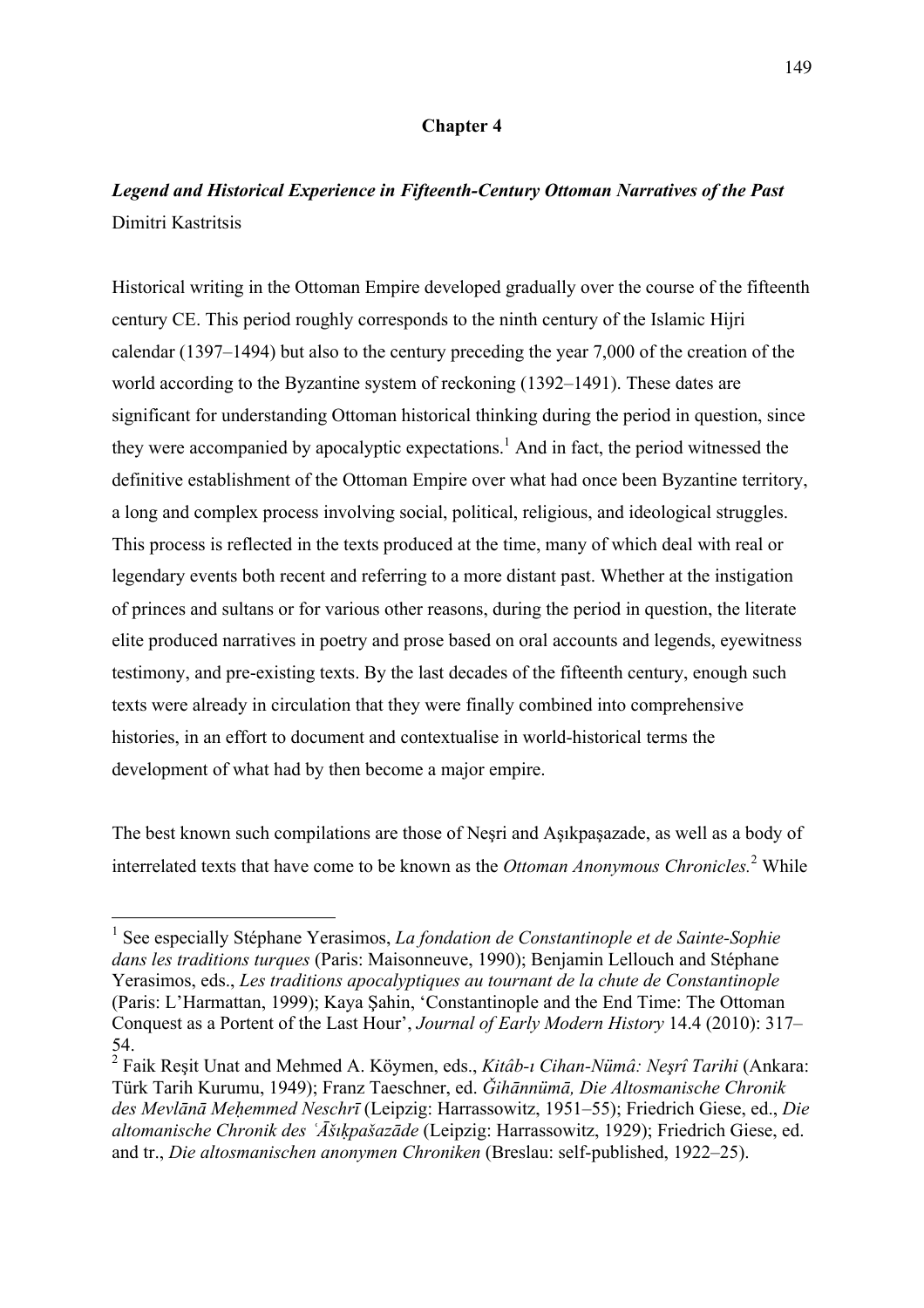such works generally purport to be histories, because of the wide variety and multi-layered nature of what is contained in them, they resist simple assessment based on the positivistic criteria still dear to many historians today. In this chapter, rather than struggle with the controversial question of how if at all the modern historian can best make use of such texts to reconstruct the past, I will focus instead on what they can tell us about how fifteenth-century Ottomans perceived their own past and that of the eastern Roman and Islamic world to which they were heir. In the pages that follow, alongside so-called 'histories' (*tārīḫ*, pl. *tevārīḫ)* I will also consider pseudo-historical narratives, specifically the *Book of Saltuk*, an epic hagiography about the legendary forerunner of the Islamisation of the Balkans, and the Turkish tales of the foundation of Constantinople preserved in the *Ottoman Anonymous Chronicles*. By juxtaposing this disparate but related material in historical context, I hope to shed light on the function and significance of such narratives for early Ottoman society.

Before examining this literature, however, it is important to consider some basic facts about how the Ottoman Empire came into being. For an awareness of the cultural tensions to which this process gave rise is essential for understanding fifteenth-century Ottoman narratives of the past.

## **Ottoman expansion and the significance of the conquest of Constantinople**

 $\overline{a}$ 

The crucial century for the transformation of the Ottoman venture from a small raiding principality to an empire centred in Constantinople was the one preceding the conquest of the city (1354–1453). Before that, Ottoman activity was geographically limited and confined to the Asian side of the straits separating Asia from Europe. For a society interested in expansion, the main advantage of this location was its proximity to Byzantium. The Ottomans spent the first three decades of the fourteenth century consolidating their power in the interior of Bithynia, eventually attracting the attention of the rulers of Constantinople with the conquest of such important towns as Nicaea and Nicomedeia. Unable to confront the threat posed by the Muslim Turks who had reached their very doorstep, the Byzantines had little choice but to accept the loss of those towns and pay tribute for what territory they had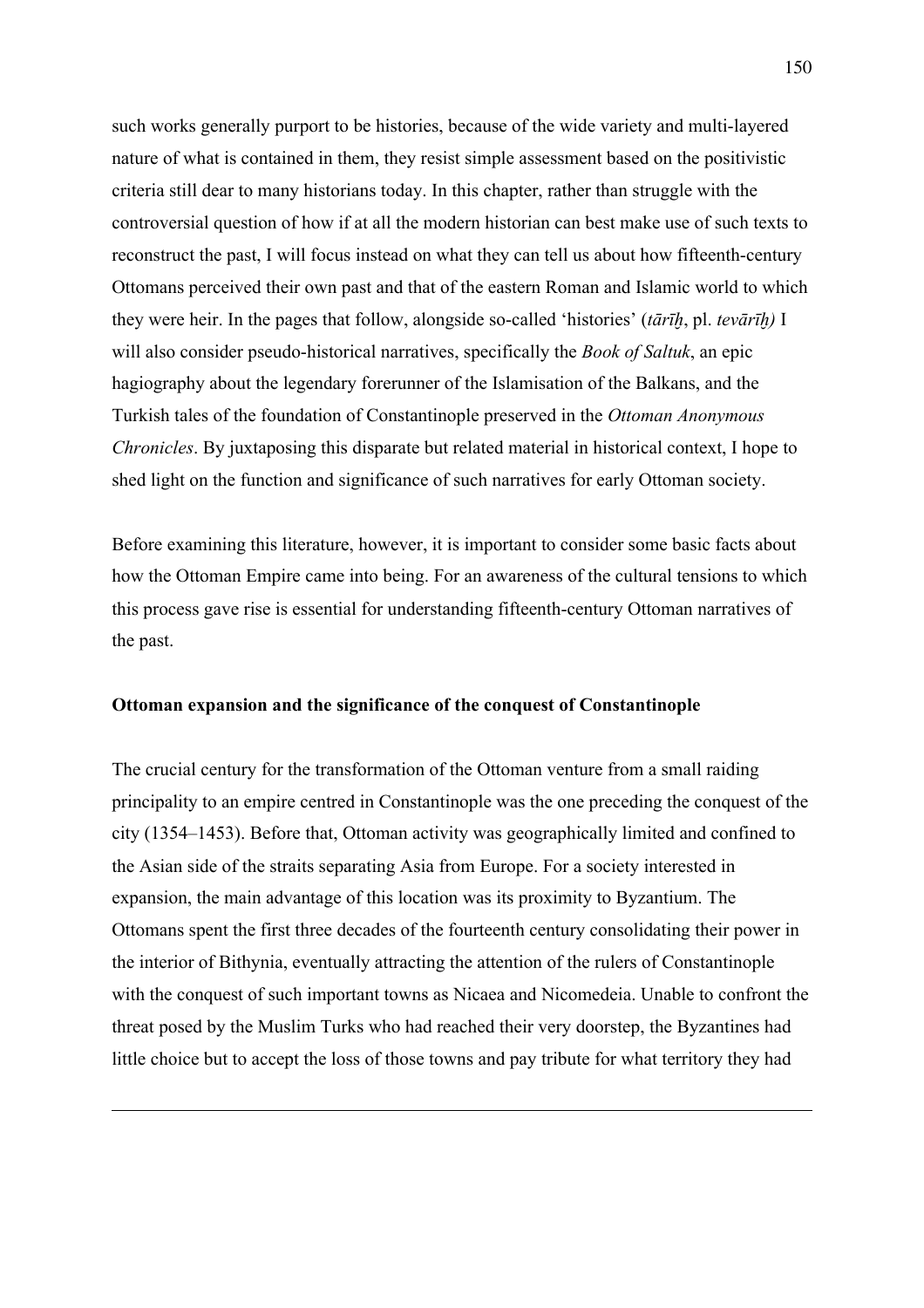left across the sea from their capital. Then civil war broke out in Byzantium, providing the Ottomans with the opportunity to extend their conquests to the European side of the straits. As allies of one of the Byzantine factions, they crossed into Thrace and occupied first a minor castle, then the important port town of Gallipoli (1354). The marriage alliance between the Ottoman ruler Orhan and the Byzantine pretender John Kantakouzenos was essential for what was to follow, yet is completely absent from the Ottoman chronicle tradition, which prefers to present the crossing and subsequent conquests as a romantic adventure conceived by Orhan's son Süleyman, a man supposedly motivated by religious zeal to extend the domains of Islam into Europe.

The real situation was far more complicated, for behind this early Ottoman success lay not only the Byzantine alliance and civil war, but also the annexation of a neighbouring principality in Anatolia containing experienced raiders who had already taken part in operations in the Balkans.<sup>3</sup> As in Bithynia, the Ottomans and their new fighters were able to take advantage of a decentralised situation—in this case, one brought about by the Byzantine civil war and the collapse of the Serbian empire following the death of its Tsar Stefan Dušan (d. 1355). Within two decades of crossing into Thrace, they were able to defeat a Serbian coalition (Maritsa, 1371) and force many local rulers including the Byzantines into vassalage. In the decades that followed, the Ottomans continued and intensified their expansion into the Christian Balkans, which was matched by symmetrical growth in Anatolia. Ottoman expansion followed two general directions: northwest into the Balkans through the conquest of new territory for Islam, and southeast into Anatolia at the expense of rival Muslim principalities.

Maintaining a balance between these opposite movements was first and foremost a logistical challenge, since it necessitated the transportation of armies across the straits at a time when the Ottomans were not yet a significant naval power. However, the ideological challenges were equally significant. For the Ottoman dynasty were upstarts whose main claim to fame was their conquest of new territory for Islam. This was no mean accomplishment, but was nonetheless inadequate to justify their attacks on other Muslim rulers, many of whom were

<sup>3</sup> On these events and the role of the warriors of Karasi, see Cemal Kafadar, *Between Two Worlds: The Construction of the Ottoman State (Berkeley: University of California Press, North* 1995), 114–17.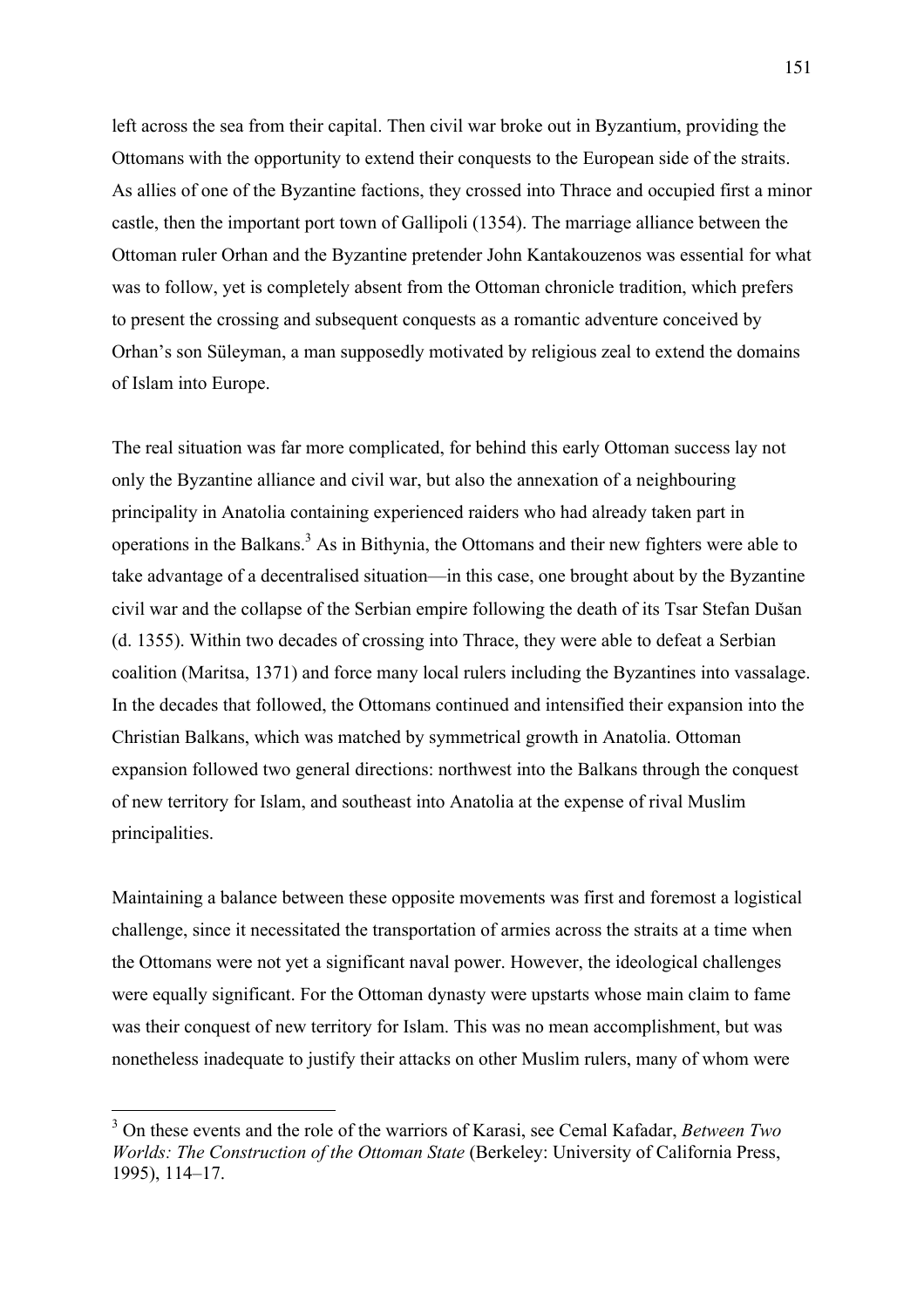well established with their own means of legitimising their rule in the ideological environment of the post-Mongol Islamic world. Among the strategies deployed were genealogy, military success, and ancient ideas about just administration. This last category was quite complex, involving among other things maintainance of social harmony and a functioning economy and patronage of holy men and other people of learning.<sup>4</sup> Such goals were achieved in part by the construction of social infrastructure and pious foundations, which account for much of the built environment that has survived into our own times. Many of these buildings were used by the literate elites, who taught and studied in madrasas, gave sermons in mosques, and carried out mystical exercises in spaces constructed for this purpose. It is to these people, patronised to varying degrees by powerful military families including the Ottoman house, that we may ultimately trace many of the historical texts that have come down to us. An early example is Yahşı Fakih, the imam of the Ottoman ruler Orhan (d. 1362?) whose account was later incorporated into the chronicle of Aşıkpaşazade, a man himself descended from an important sufi family.<sup>5</sup>

By the end of the fourteenth century, the Ottomans had already become the masters of the eastern Roman world. Their territory extended from the Danube to the Euphrates and threatened the interests of major powers both in Central Europe and in the Middle East, notably Hungary, the Mamluks, and Timur. The first Ottoman historical narrative to have survived in its original form praises the Ottoman dynasty for expanding the domains of Islam into the Balkans, but criticises Sultan Bayezid I (r. 1389–1402) for attacking the Mamluks, the pre-eminent Muslim power of the time.<sup>6</sup> In fact, Bayezid I was the first true Ottoman empire-builder, and because of his aggressive policies Byzantium's very existence came into question. Constantinople was subjected to a long blockade, and after the loss of Thessaloniki (1387) all that remained were a few islands and some territory in the Peloponnese, also threatened by Ottoman raids. Despite its imperial legacy which still inspired admiration, at

 $4$  For the connection between social harmony and political legitimacy, see Linda T. Darling, *A History of Social Justice and Political Power in the Middle East: The Circle of Justice from Mesopotamia to Globalization* (New York: Routledge, 2013).

<sup>5</sup> On Yahşı Fakih, see V. L. Ménage, 'The Menāqib of Yakhsī Faqīh', *Bulletin of the School of Oriental and African Studies* 26 (1963): 50–54.

 $\delta$  For the relevant passage, see the critical edition and English translation by Kemal Silay, *History of the Kings of the Ottoman Lineage and their Holy Raids Against the Infidels* (Cambridge, Mass.: Harvard NELC, 2004), 21. See also İsmail Ünver, ed., *Aḥmedī, İskendernāme: İnceleme-Tıpkıbasım* (Ankara: Türk Tarih Kurumu, 1983).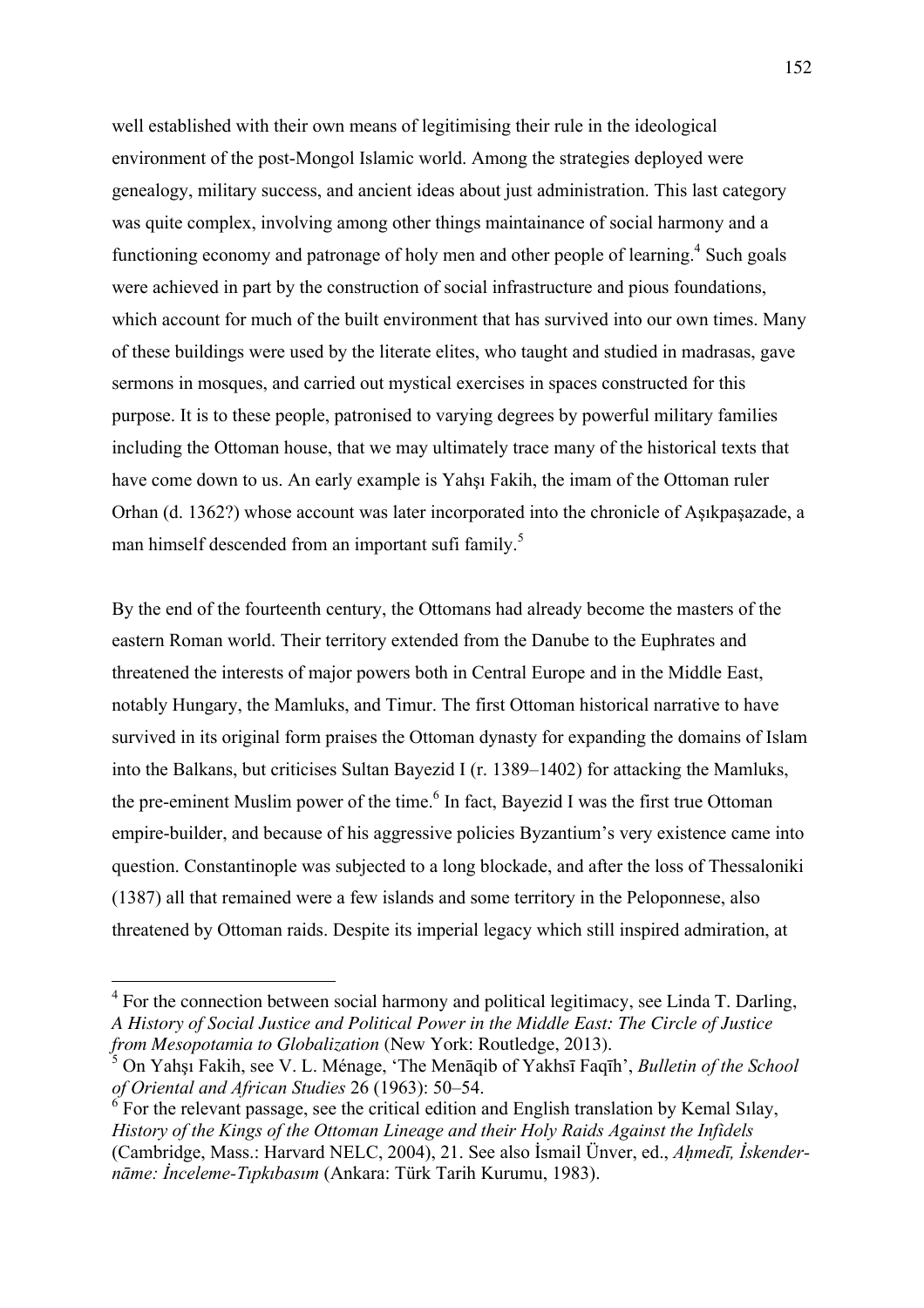this point in its history, Byzantium was more akin to an Italian city-state with overseas possessions than an empire, and its ruler by his own admission more of a manager than an emperor.<sup>7</sup>

Be that as it may, the Ottoman Empire was also still far from secure in its status. Despite the fact that Bayezid's armies were victorious against a number of adversaries, including the crusaders at Nicopolis (1396), his was still largely an empire of vassals. When Ottoman expansion to the south and east provoked the intervention of Timur, in the ensuing battle (Ankara, 1402) the Christian Serbs remained loyal, but the armies of the absorbed Muslim principalities did not. Thus the first Ottoman bid for empire ended in defeat and civil war. But the disaster was not total; in the half-century that followed, the Ottomans were able to rebuild their empire, achieve further victories against Muslim rivals and crusading armies, and finally capture Constantinople (1453). By that time, the former Byzantine metropolis was a mostly abandoned city, which had survived for as long as it did largely by sheltering Ottoman pretenders behind its massive walls.<sup>8</sup> The continued existence of such a place was a major threat that left a mark on Ottoman historical conscience. The same was true of the incursions and machinations of Catholic Hungary, the Ottomans' main European adversary during this time.

As is clear from the literature it produced in both East and West, the conquest of Constantinople was a momentous event on multiple levels.<sup>9</sup> First of all, of course, it effectively put an end to Byzantium—the Christian, Greek-speaking, eastern Roman Empire whose existence had stretched uninterrupted for over a millenium. It is true that the empire had never fully recovered from the Fourth Crusade (1204) and that its capital was but a

 $<sup>7</sup>$  A recent study of the nature of Byzantine politics and society in this period is Tonia</sup> Kiousopoulou, *Emperor or Manager: Power and Political Ideology in Byzantium before 1453* (Geneva: La pomme d'or, 2011).

<sup>&</sup>lt;sup>8</sup> For the condition of Constantinople in 1453 and immediately thereafter, see Cigdem Kafescioğlu, *Constantinopolis/Istanbul: Cultural Encounter, Imperial Vision, and the Construction of the Ottoman Capital*, (University Park, Pennsylvania: Pennsylvania State University Press, 2009), 16–52. On the social and political situation in the city in the years immediately preceding the Ottoman conquest, see Nevra Necipoğlu*, Byzantium between the Ottomans and the Latins: Politics and Society in the Late Empire* (Cambridge and New York: Cambridge University Press, 2009), 117–232.

<sup>&</sup>lt;sup>9</sup> See Şahin, 'Constantinople and the End Time'. For the wider impact of the Ottoman conquest of Constantinople, see Michael Angold, *The Fall of Constantinople to the Ottomans: Context and Consequences* (Harlow: Pearson, 2012).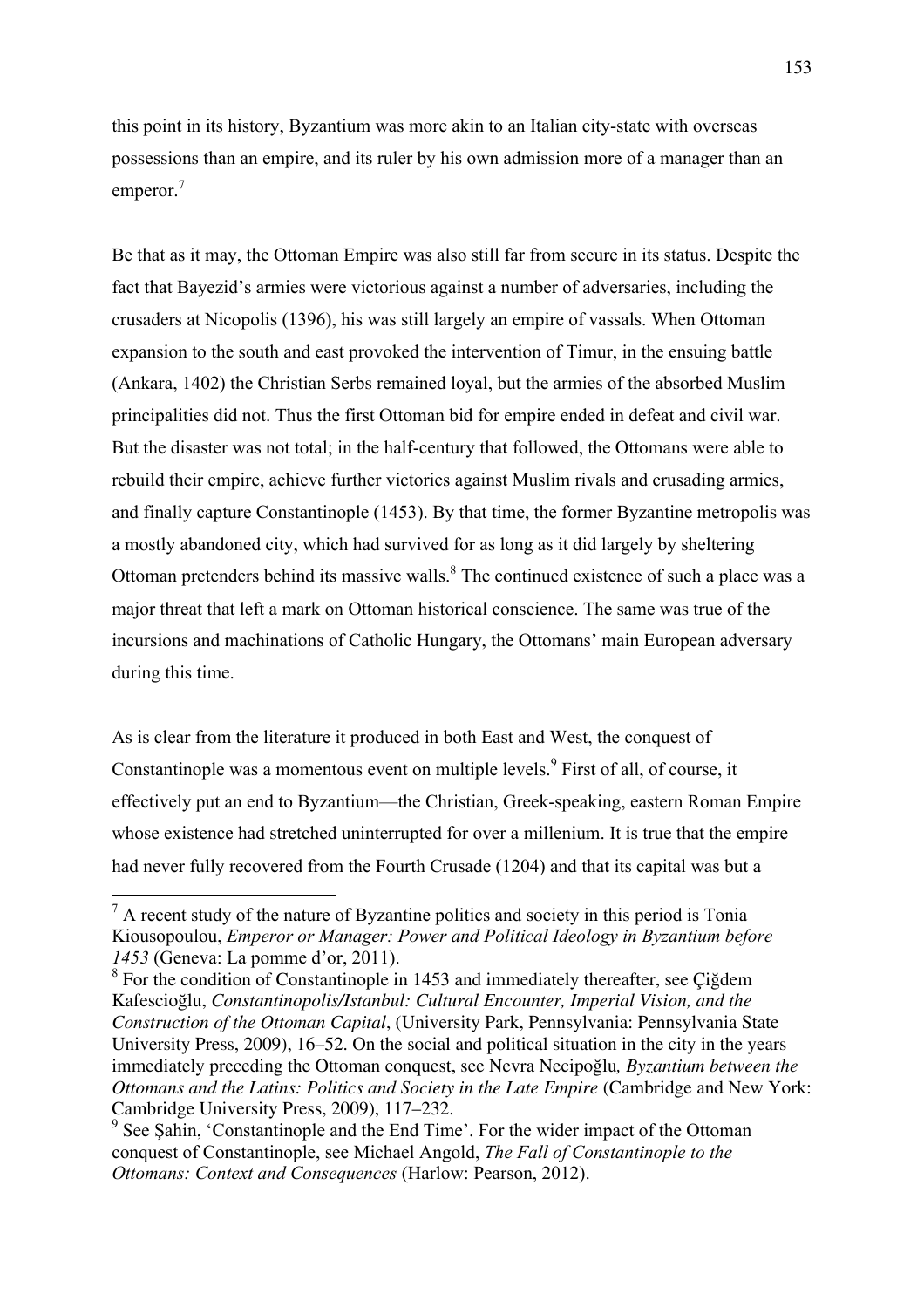shadow of what it had once been. However, as we have just seen, it was an enemy stronghold at the heart of the empire the Ottomans were trying to create. In addition to such practical considerations, on a cultural and ideological level, the fall of the city to an Islamic army was an event of enormous significance. From the earliest years of Islam, the conquest of Constantinople, the second Rome situated on the crossroads between Asia and Europe, had represented one of the ultimate goals of Islamic conquest. The city was attacked twice by Muslim ships and armies in the early medieval period  $(667–73, 716–17)$ .<sup>10</sup> In the first siege, a companion of the Prophet Muhammad named Abu Ayyub al-Ansari had died and been buried under the land walls of the city. When it was finally conquered by the Ottomans, his tomb was miraculously discovered and developed into a religious precinct. Since the early Arab attacks, sayings attributed to the prophet Muhammad (*ḥadīth*) predicted its eventual conquest and included a prophecy according to which the city would fall to someone bearing the name of a prophet. Perhaps it was for that reason that Bayezid I, the first Ottoman Sultan to attack it, named each of his sons after a different prophet of the Judeo-Islamic tradition.<sup>11</sup> In the end, the city did fall to such a person, Bayezid's great-grandson Mehmed II 'the Conqueror' whose name is identical to that of the prophet of Islam.

After the city was conquered, there were those in the Ottoman camp who thought it should be completely destroyed and abandoned, since it had become associated not only with the machinations of the infidel emperors, but also with various legends and prophecies about the end of times. But the city was too strategic for that, so Mehmed eventually (though not immediately) made it his capital by resettling and rebuilding its crumbling infrastructure. Apart from the conquest of territory and the elimination of vassals, Mehmed's imperial vision extended to asserting the state's power over the Muslim learned hierarchy, sufis, prominent families, and the Greek Orthodox church, which was to play a central role in the administration of his numerous subjects belonging to that faith. Having conquered the city, he rebuilt it as the capital of his own, Muslim empire. He placed his stamp on it by converting its immense cathedral of Hagia Sophia into a mosque, constructing palaces on its most prominent points, and building a complex including his own tomb on the very site where that

<sup>&</sup>lt;sup>10</sup> J. H. Mordtmann, 'Constantinople', *Encyclopaedia of Islam (Second Edition)*.<br><sup>11</sup> The sultan in question was Bayezid I, who named his sons Süleyman (Solomon), İsa

<sup>(</sup>Jesus), Mehmed (Muhammad), Musa (Moses), and Mustafa (another name of Muhammad). For the prophecy, see J. H. Mordtmann, 'Constantinople'.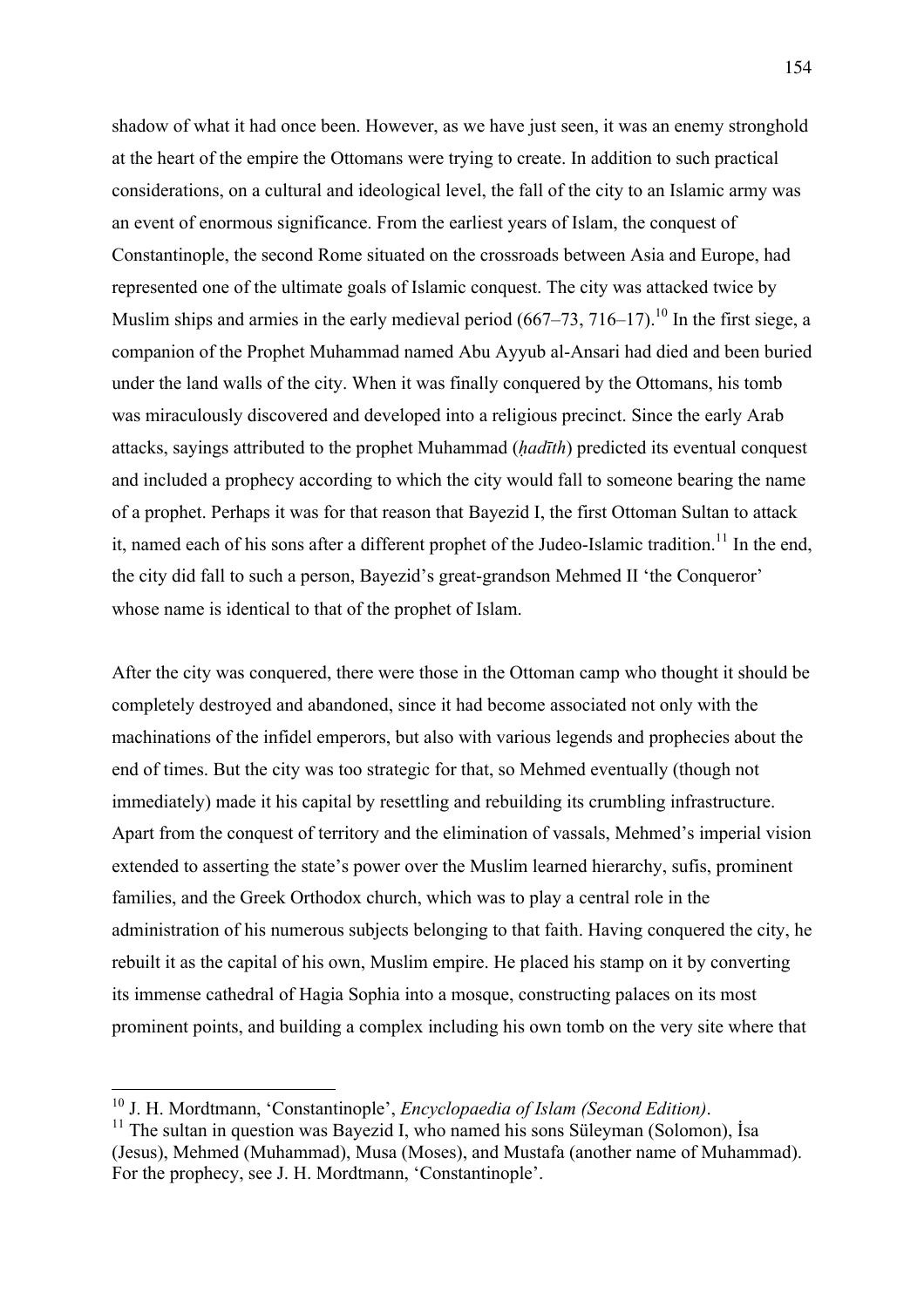of the city's founder Constantine was located. This act necessitated the destruction of the dilapidated church of the Holy Apostles.<sup>12</sup>

Such moves can be seen as representing the assertion of a personal vision, through which the sultan imposed his will and imperial designs by manipulating already existing ideas about the city and its conquest. <sup>13</sup> Mehmed's interventions notwithstanding, however, the situation was still largely open to interpretation. Part of the debate over the significance of the Islamic conquest of Constantinople concerned prophecies about the end of times, many of which had their roots in Byzantium.<sup>14</sup> The city of Constantinople was filled with ancient monuments that demanded interpretation. These included strange columns with friezes whose real meaning had long been forgotten, the famous bronze equestrian statue of Justinian, and of course Hagia Sophia itself, a building of remarkable size with an enormous dome and precious marble slabs and columns. It was not just Muslims who were perplexed by such objects. When the city had been sacked by the crusaders in 1204, the knight Robert of Clari had related stories about some of these and the prophecies attached to them, which he must have heard from the city's Byzantine inhabitants.<sup>15</sup>

When Constantinople finally fell to the Ottomans in 1453, a complex body of legends appeared in Turkish about the foundation of the city and its most famous building, which included such contemporary allusions as unfavourable comparisons between the treatment of the legendary boy architect who supposedly built Hagia Sophia and that of the real architect who built the complex of Mehmed the Conqueror.<sup>16</sup> Versions of these stories appear in many manuscripts and have been studied in exemplary fashion by Stéphane Yerasimos, who was able to explain in detail their contents and the motivation behind the different variants. In fact, they are a synthesis of extremely diverse litarary material ranging from Islamic literary and religious texts to late antique accounts and Byzantine prophecies.

<sup>12</sup> Kafescioğlu, *Constantinopolis/Istanbul*, 66–67, 70, 84–86.

 $13$  Key acts with deep religious significance were the conversion of Hagia Sophia into a mosque and the construction of the Islamic shrine of Abu Ayyub al-Ansari outside the city walls. See Kafescioğlu, *Constantinopolis/Istanbul*, 18–22, 45–52.

<sup>14</sup> Yerasimos, *La fondation*, 196; Congourdeau, 'Byzance et la fin du monde. Courants de pensée apocalyptiques sous les Paléologues', in Lellouch and Yerasimos, *Les traditions apocalyptiques*, 55.

<sup>15</sup> Ruth Macrides, 'Constantinople: The Crusaders' Gaze', in *Travel in the Byzantine World*, ed. Ruth Macrides (Aldershot: Ashgate, 2002), 193–212.

<sup>16</sup> Yerasimos, *La fondation*, 28–35, 138–59.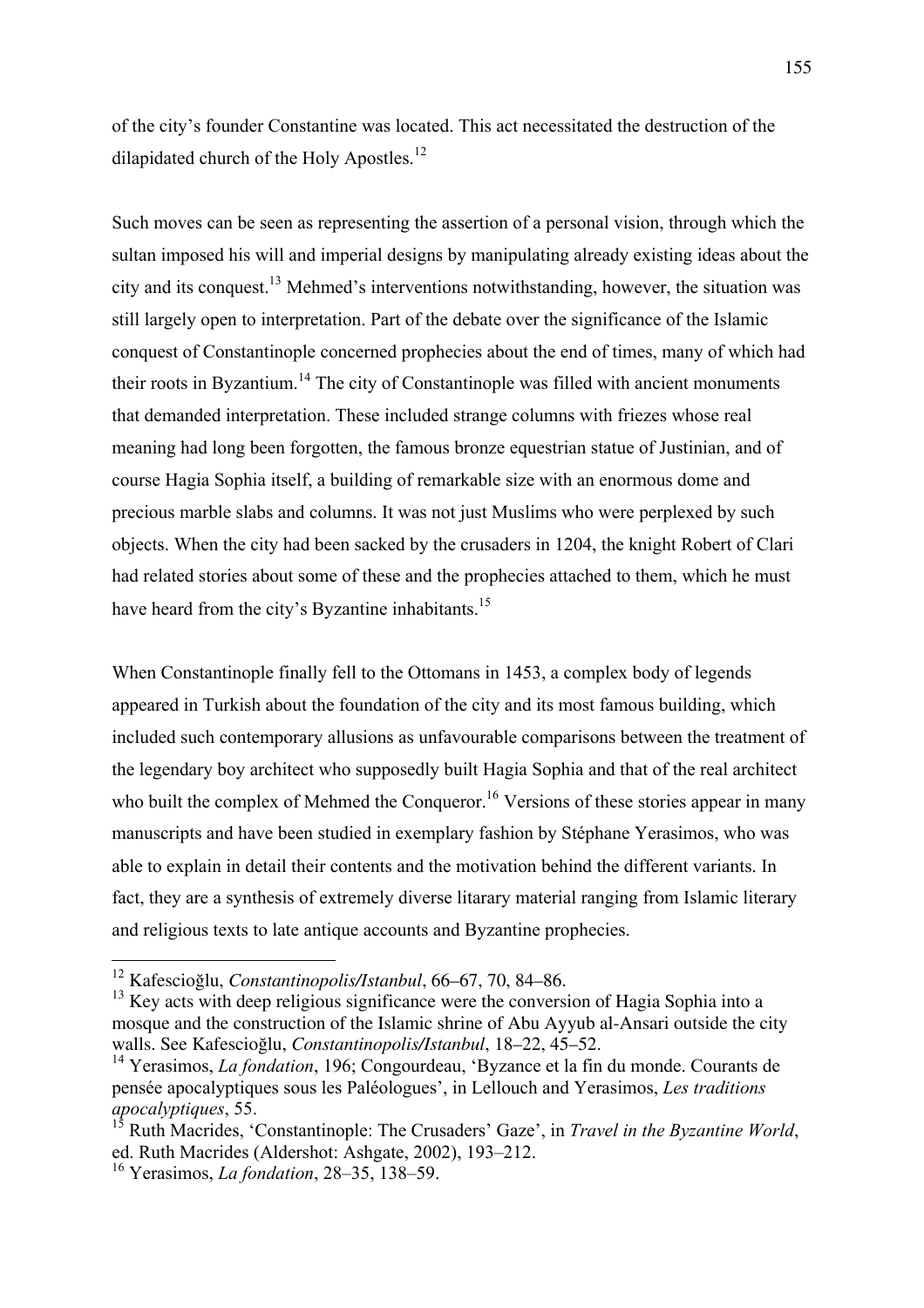Moreover, such material was interpreted through the prism of key events taking place in the fifteenth century, notably the Battle of Varna (1444). For following a hadith in the canonical collection of Ibn Hanbal, the battle in question was identified with the fifth out of six signs of the apocalypse, the last of which was the conquest of Constantinople. At Varna, the crusading army was led by the Hungarian nobleman John Hunyadi (Hunyadi Janos), whose Slavo-Turkish name Yanko combined with a scribal error for Nikomedeia led to the notion that Constantinople was originally founded by a man named Yanko ibn Madyan.<sup>17</sup>

This is but one example of how difficult it can be to understand what is really behind the Ottoman narratives of the fifteenth century, which were written at a time when legends, prophecies and real events had become practically inseparable. While modern historians may be concerned with establishing 'what really happened', it is impossible to understand these texts and the society that produced them without bearing such considerations in mind. In order to properly evaluate Ottoman historical consciousness during this period, it is necessary to read narratives of the past in the context of the time when they were produced, without separating them artificially from hagiographies, epics, and anything else with a historical theme that was being read when they were written.<sup>18</sup> Thanks to the research of Yerasimos, who followed in the footsteps of Victor Ménage, Paul Wittek, and others, we now know that many early Ottoman histories are compilations made up of extremely varied material, often edited and re-edited in response to political circumstances and contemporary agendas.<sup>19</sup>

One aspect that has received little or no attention because of obvious methodological difficulties is oral transmission between different spoken languages. While it is generally accepted that there were legends circulating in Turkish-speaking communities about Muslim

<sup>17</sup> Yerasimos, *La fondation*, 62–65.

 $18$  For a recent study showing the inseparable nature of history, legend, hagiography and Bektaşi networks centred around shrines, see Zeynep Yürekli, *Architecture and Hagiography in the Ottoman Empire* (Farnham, Surrey: Ashgate 2012).

<sup>19</sup> Yerasimos, *La fondation*; V. L. Ménage, *Neshrī's History of the Ottomans: The Sources and Development of the Text* (London: Oxford University Press, 1964); V. L. Ménage, 'The Beginnings of Ottoman Historiography', in Bernard Lewis and P.M. Holt, *Historians of the Middle East* (London: Oxford University Press, 1962), 168–179; Halil İnalcık, 'The Rise of Ottoman Historiography', in Lewis and Holt, *Historians of the Middle East*, 152–167; Paul Wittek, 'Zum Quellenproblem der ältesten osmanischen Chroniken (mit Auszügen aus Nešrī)' *Mitteilungen zur osmanischen Geschichte* 1 (1921–2): 77–150.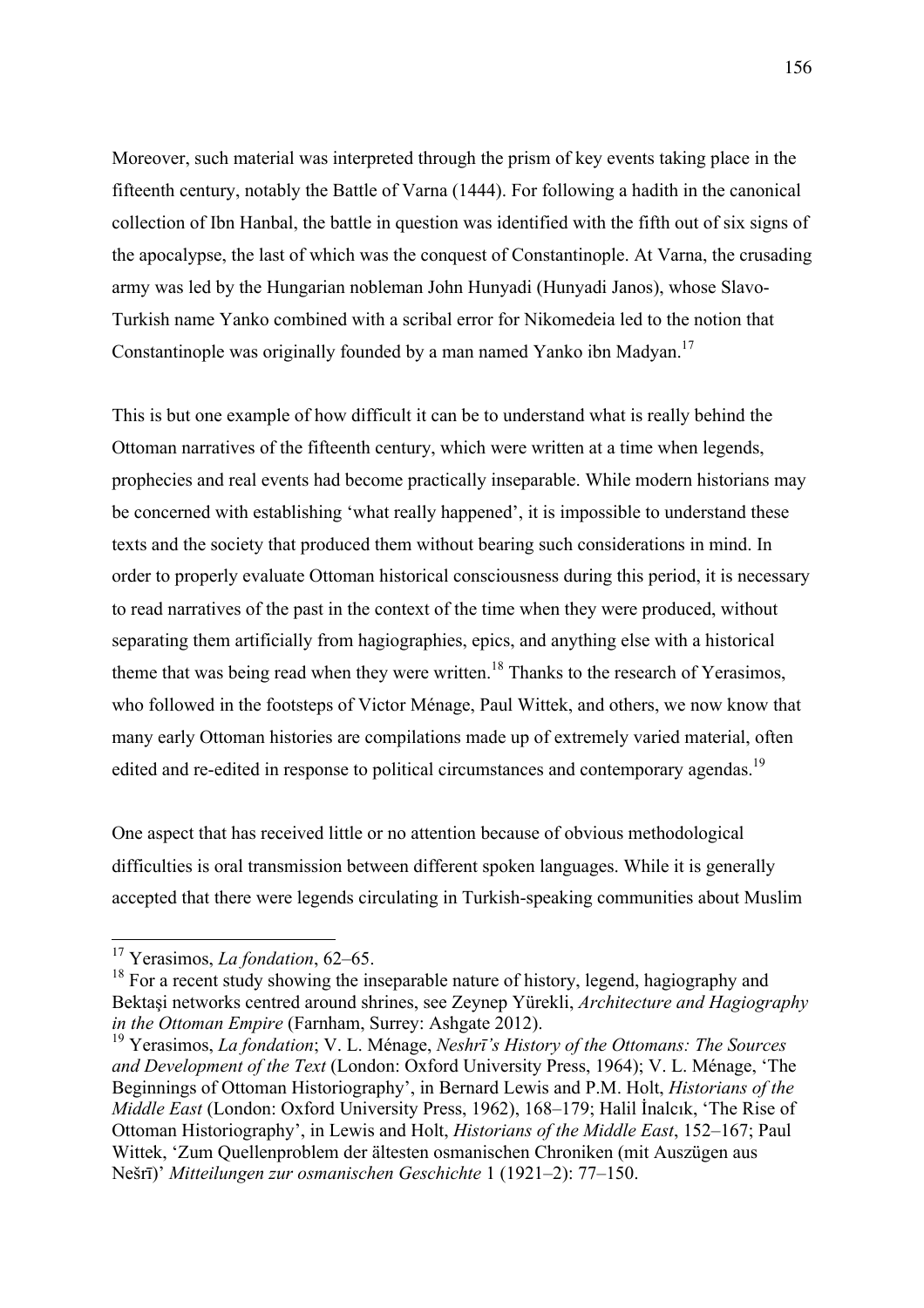heroes such as Battal Ghazi and Sarı Saltuk, which were compiled by litterati at the request of princes and viziers, there can be little doubt that further information, tales and gossip also circulated orally between Greek, Turkish and Serbian speakers, since there were many people who spoke and understood those and other languages. For how else can we explain the presence in Byzantine chronicles and even short chronicles of information generally viewed by Ottoman historians as directly related to social and ideological struggles within Ottoman society? $^{20}$  In fact, the foundational period of the Ottoman Empire was a time of conflict between different religious communities, but also one of dialogue and common pursuit of answers to universal problems. These included how and when the world would end, which religion was correct, what constituted the right form of religiosity, and what was the right and wrong relationship between those in power and other segments of society.<sup>21</sup>

The historical situation outlined above was one of insecurity, but also intellectual fermentation and exchange. During the course of the thirteenth and fourteenth centuries CE, the decline of Byzantium and the Mongol conquest of most of the Islamic Middle East had resulted in a climate of extreme uncertainty in the eastern Roman world. This could only have been exacerbated by such catastrophes as the Black Death (1347–48) and its frequent recurrences. It was unclear what all of this meant and where it would end. In recent years, research has suggested that apocalyptic expectations in the Ottoman lands continued well into the reign of Süleyman I (d. 1566).<sup>22</sup> As on the other side of the Mediterranean, where the

 $20$  A good example may be found in the different versions of the story of the flight and death of the Ottoman prince Emir Süleyman, who was overthrown by his brother Musa. Variants of the story with particular implications may be found in an anonymous Ottoman chronicle as well as in the Byzantine chronicle of Doukas. The idea that before the incident Süleyman was drinking in the bath, which is usually thought of as a politically loaded topos in the Ottoman chronicle tradition, is also present in a Byzantine short chronicle. For a full analysis, see Dimitris Kastritsis, *The Sons of Bayezid* (Leiden: Brill, 2007), 153–58.

 $21$  Such concerns were not limited to the Byzantine or Ottoman world, but appear to have been more widespread. For some recent studies demonstrating the importance of such considerations in the Islamic world around this time, see Evrim Binbaş, 'Sharaf al-Dīn 'Alī Yazdī (ca. 770s-858/ca. 1370s-1454): Prophecy, Politics, and Historiography in Late Medieval Islamic History' (PhD thesis, University of Chicago, 2009), esp. pp. 316–59; Matthew S. Melvin-Koushki, 'The Quest for a Universal Science: The Occult Philosophy of Ṣāʾin al-Dīn Turka Iṣfahānī (1369-1432) and Intellectual Millenarianism in Early Timurid Iran' (PhD thesis, Yale University, 2012).

<sup>&</sup>lt;sup>22</sup> See Sahin, 'Constantinople and the End Time'; Cornell H. Fleischer, 'Ancient Wisdom and New Sciences: Prophecies at the Ottoman Court in the Fifteenth and Early Sixteenth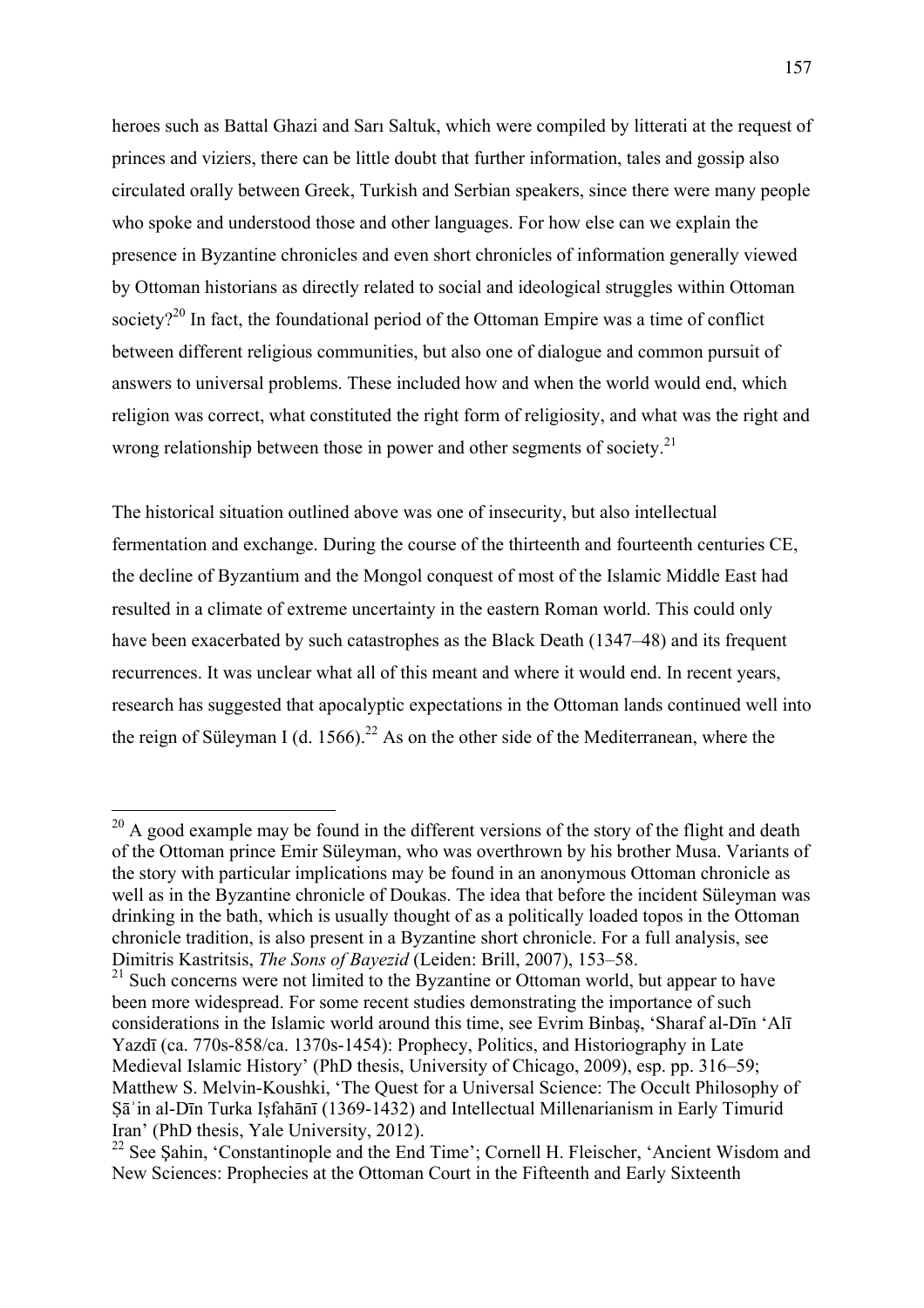Spanish were completing their Reconquista and discovering the New World, Ottoman advances into the Balkans and Central Europe called for intepretation and a grounding in the more distant historical past, and were frequently interpreted as part of a divine plan.<sup>23</sup> This must all be borne in mind when assessing the development of Ottoman historical consciousness during the course of the fifteenth century. While we moderns may find it necessary and convenient to make a clear separation between history and mythology, it would seem fifteenth-century Ottomans were not always willing or able to distinguish between fact and legend, but had rather different criteria for what constituted historical truth. As in our own time, there was a certain degree of uncertainty and debate about historical events and their causes. This was understandable, since many events considered important were so temporally and/or spatially removed from the time of writing that sometimes even authors recognised the impossibility of knowing what had really happened. There can be little doubt that the distinction between fact and fiction or heresay did exist among early Ottomans. However, it was only one part of what went into a concept of historical truth that was constructed quite differently than it is today.

Let us now turn to some of the texts in question. This will help to clarify some of the major themes that seem to have preoccupied the Ottomans in the fifteenth century.

## **The Book of Saltuk, the Oxford Anonymous history, and Christian-Muslim encounters**

In light of what has already been said about the absence of clear boundaries between historical fact and legend, we will begin our examination not with a text claiming to belong to the genre of history (*tārīḫ*, pl. *tevārīḫ*) but instead with a legendary and hagiographic text known as the *Book of Saltuk* (*Saltuk-nāme*). The work in question was compiled in the late 1470s for the Ottoman prince Jem, the son of Mehmed the Conqueror. Prior to Mehmed's death in 1481 and the ensuing succession struggle, which resulted in Bayezid II becaming

 $\overline{a}$ 

Centuries', in Massumeh Farhad and Serpil Bağcı, eds., *Falnama: The Book of Omens* (London: Thames & Hudson, 231–43). <sup>23</sup> An interesting case for comparison from the Iberian world is that of the lead books of

Granada, forged objects made to provide an ancient Christian past for the persecuted Moriscos. See Elizabeth Drayson, *The Lead Books of Granada* (Basingstoke: Palgrave Macmillan, 2013); Mercedes García-Arenal and Manuel Barrios Aguilera, eds., *¿La historia inventada?: los libros plúmbeos y el legado sacromontano* (Granada: Editorial Universidad de Granada, 2008).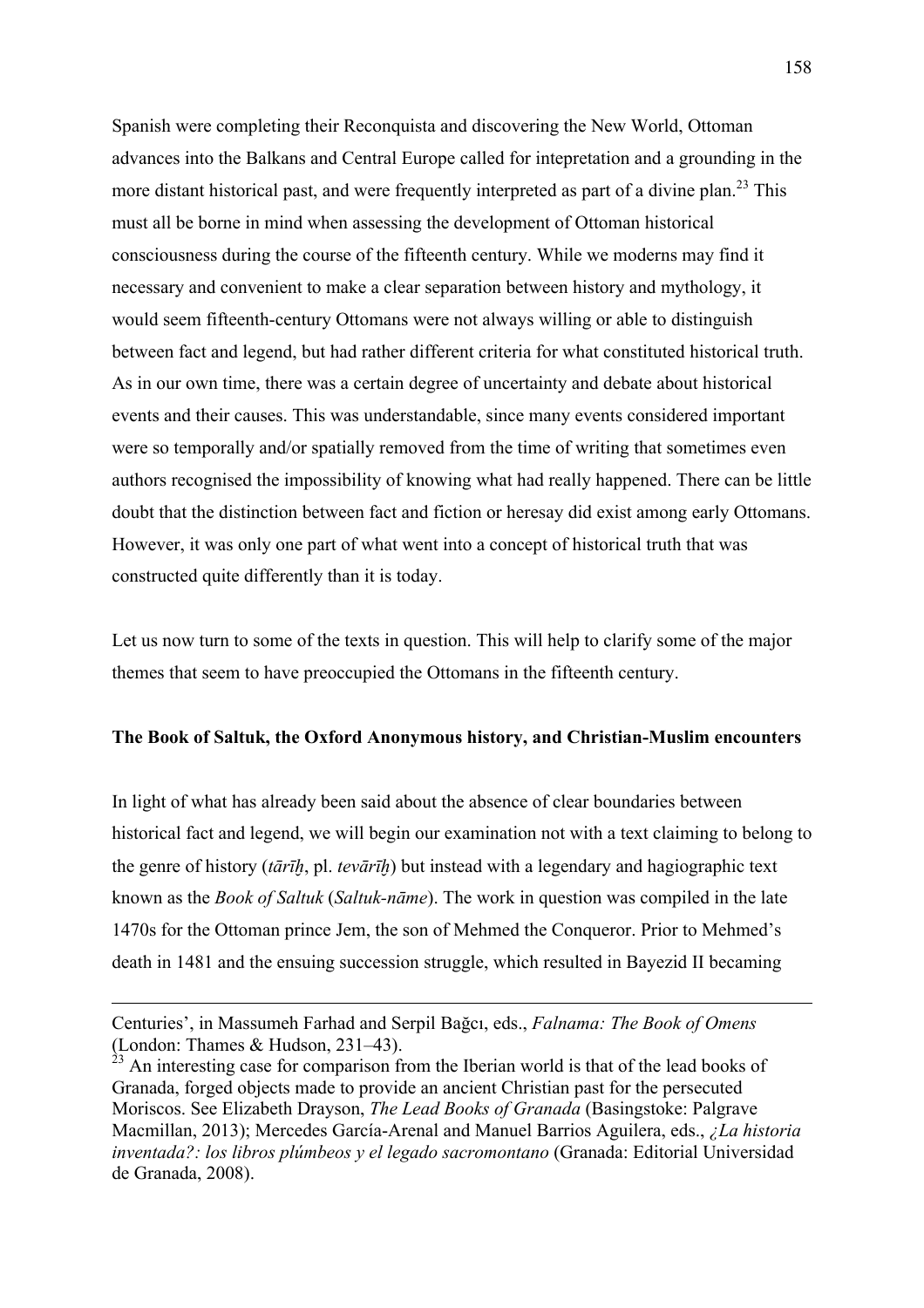Mehmed's successor and Jem living out the rest of his life in Europe as a diplomatic hostage, Jem was viewed as most likely to succeed him and continue his imperial project. According to the compiler of the *Book of Saltuk*, the Ottoman prince became interested in these popular legends when staying in Edirne in  $1473<sup>24</sup>$  He asked a member of his court to collect these stories, mostly from oral accounts but apparently also from some earlier written versions, resulting in the work that has been preserved to our day in several manuscripts.<sup>25</sup>

Upon examination, the *Book of Saltuk* turns out to be a synthesis of legends and historical information pertaining to several different historical moments, ranging roughly from the midthirteenth century to the time of its compilation. By that time (i.e. the 1470s) its hero, a man named Sarı Saltuk, had become associated with Bektashism, a religious and social movement tracing its origins to the 1240s. From the Bektashi point of view, Saltuk was considered as a disciple of the movement's spiritual father Hacı Bektash (d. 1271?).<sup>26</sup> At the same time, he was viewed as the leader of a group of Turcomans who emigrated in the mid-thirteenth century from Anatolia to the Balkan region of Dobruja where the Danube meets the Black Sea. In light of the later Ottoman conquests of the fourteenth and fifteenth centuries, he came to be seen as an early pioneer and forerunner of those conquests. He was thought of as someone who had first brought Islam there by migrating with his followers and confronting the local Christians, whom he was able to defeat both by force and by ruse. For he supposedly spoke twelve languages and was capable of disguising himself into a priest in order to charm Christians through his knowledge of their theology, religious texts and liturgical practices. Of course, he had an ulterior motive: to convert them to Islam by any means necessary. In other words, he is a hero who embodies the ideals of the Muslim frontier culture of the Balkans during the period of Ottoman expansion.<sup>27</sup> These ideals and their expression may appear strange and heterodox to us today, as they did to the Arab traveller Ibn Battuta, who sojourned in the area and found many local beliefs about Saltuk contrary to

 <sup>24</sup> Fahir İz, ed., *Ṣaltuḳ-nāme: The Legend of Ṣarı Ṣaltuḳ Collected from Oral Tradition by Ebū'l-Ḫayr Rūmī* (Cambridge, Mass.: Harvard NELC, 1974), preface (page not numbered).  $25$  Unlike the Iz edition, which reproduces a single manuscript and states in its preface that it is the only one, the three-volume edition by Şükrü Halûk Akalın, *Saltuk-nāme* (Ankara: Kültür ve Turizm Bakanlığı, 1988–90) is based on several available manuscripts.

<sup>26</sup> Ahmet Yaşar Ocak, 'Hacı Bektaş', *Türkiye Diyanet Vakfı İslam Ansiklopedisi*. <sup>27</sup> Kafadar, *Between Two Worlds*, 71–72.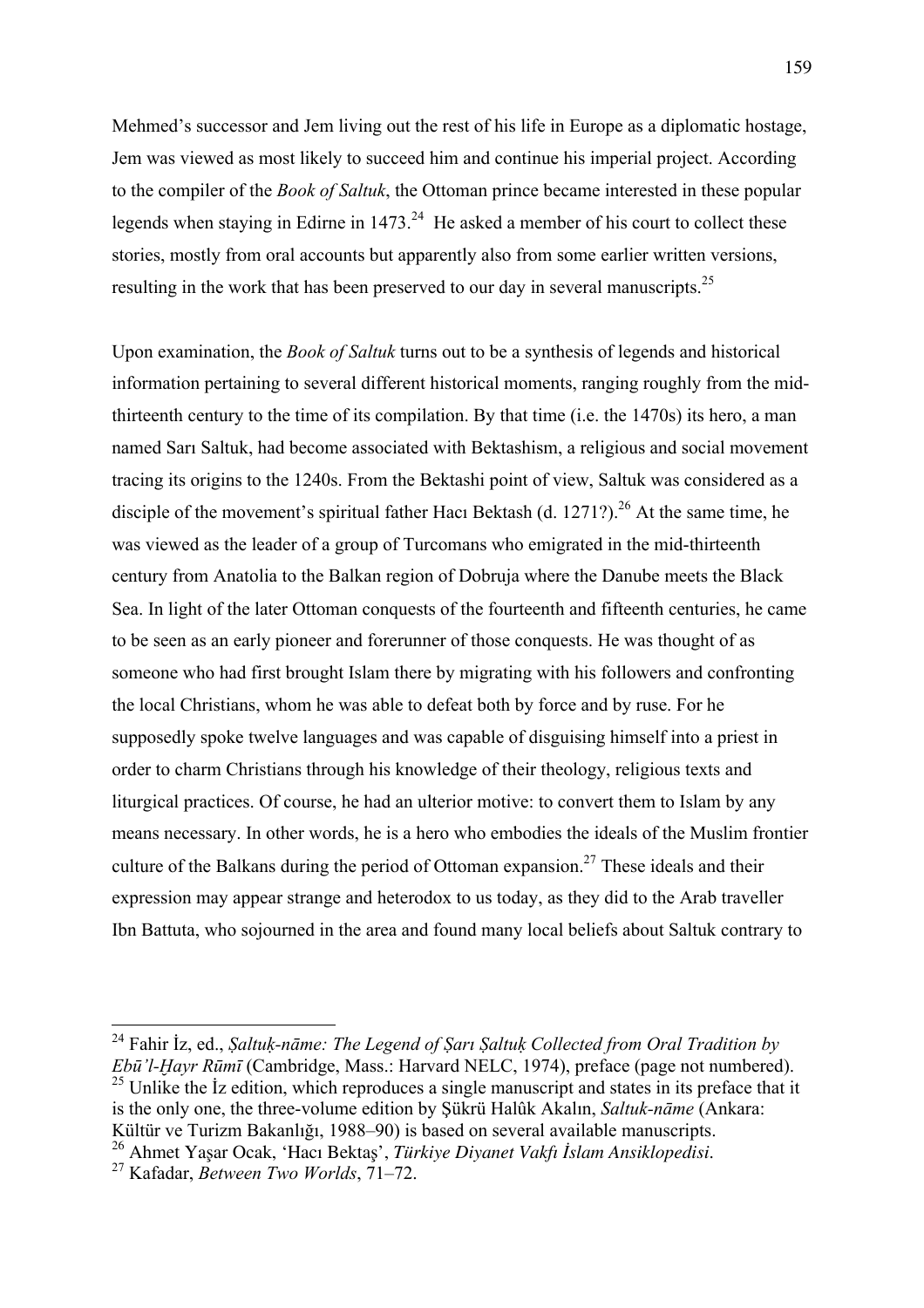orthodox Islam.<sup>28</sup> Nonetheless, such beliefs and stories provide invaluable insights into the process of Ottoman expansion into the Balkans, how it was remembered by some of the people who participated in it, and their need to provide what they had done with deeper roots in a more distant past.

So what sort of stories does the *Book of Saltuk* contain? The reader without access to the original may gain a good idea from a long, recently translated passage at the beginning of the work.<sup>29</sup> This tells the story of how Saltuk crossed the straits of Gallipoli from Anatolia to Rumelia (i.e. the Balkans) disguised as a priest:

He reached a location by the sea whence infidel soldiers attempted to cross over [to Rumelia]. Some crossed [the sea] at Kilaşpol and others at the strait of Feranospol. [Saltuk] arrived at the strait of Kilaşpol and saw that no one could get across because of the high number of soldiers there. He was disguised as a priest. He asked for a boat from the infidels, but they did not give him one.

The problem of crossing the straits, which often required the cooperation of Christian powers and their ships, is a frequently recurring element in early Ottoman histories. An example may be found in an Ottoman history compiled around the same time as the *Book of Saltuk*, known from its unique manuscript as Oxford Anonymous (hereafter OA). In the chapter describing the struggle for the throne between Murad II and 'the False' Mustafa, we find the following passage, probably based on an eyewitness account:

When [Mustafa] reached the Straits, the galleys that were waiting ready there engaged themselves in transporting the army that was with him across to Rumelia as quickly as possible. And when the Sultan [Murad II] also reached the seashore and did not find a ship to cross, as he was standing around in a state of bewilderment, it happened that there was a merchant cog in the sea coming from Genoa. He brought it over and made an agreement by means of four thousand

<sup>28</sup> For Ibn Battuta's reaction, see Gary Leiser, 'Ṣarı Ṣalṭūḳ Dede', *Encyclopaedia of Islam (Second Edition).*

<sup>29</sup> Ahmet T. Karamustafa, 'Sarı Saltık Becomes a Friend of God', in John Renard, ed., *Tales of God's Friends: Islamic Hagiography in Translation* (Berkeley: Univesity of California Press, 2009), 136–44.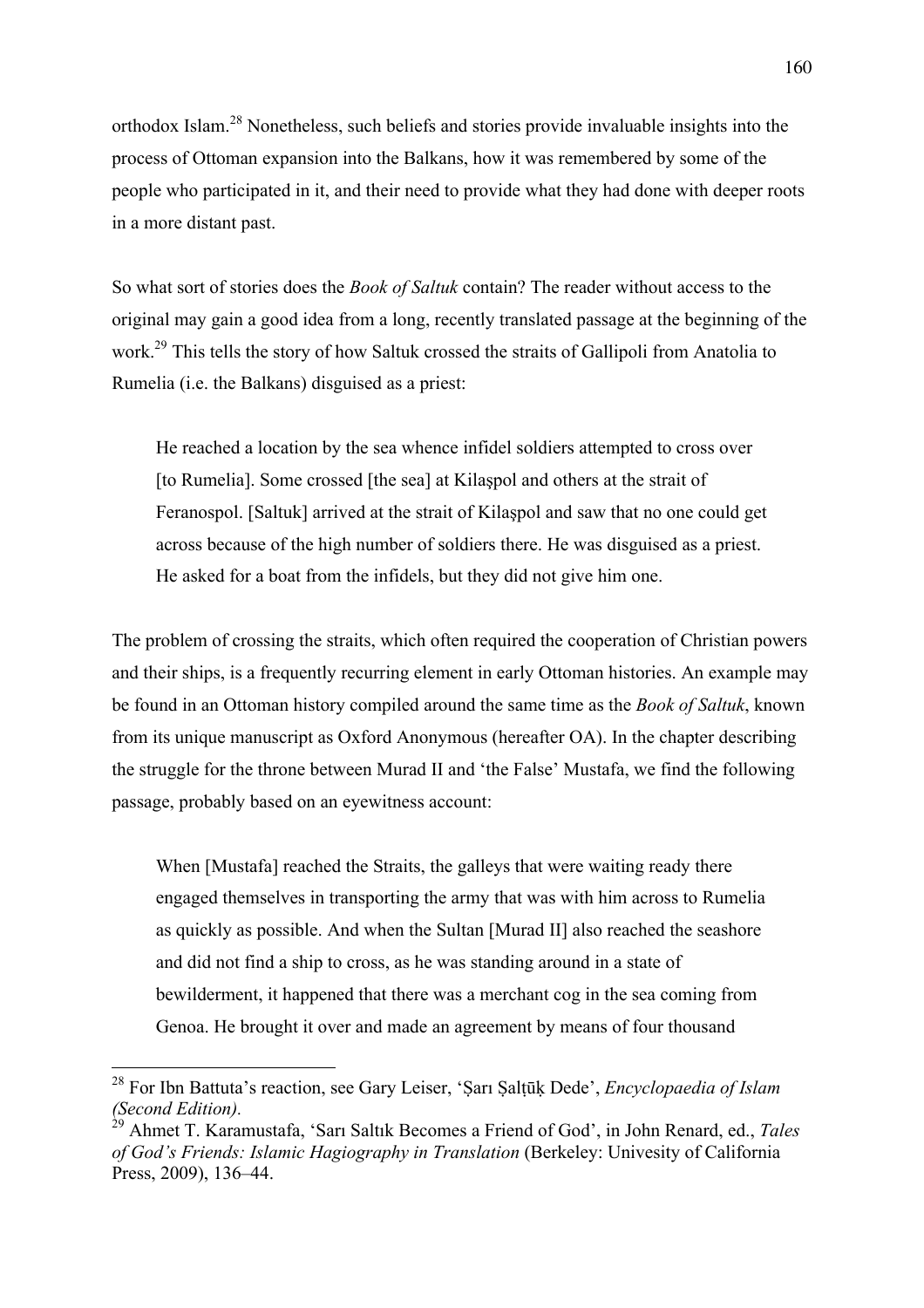gold coins. Following the swearing of various oaths, he proceeded to transport the people of his Porte and the army of Anatolia across to the other side. The aforementioned Genoese ship took a few thousand men from among the janissaries, people of the Porte and fighters. When it approached the galleys, the men on them started firing canons and guns and [the Genoese] were unable to bring [Murad's people] near. Since they saw that it was not in their power to face the galleys, they moved on. They reached the mouth of the Kozludere River, where the cog came ashore and unloaded the army.<sup>30</sup>

It is obvious that unlike the previous passage from the *Book of Saltuk*, here we are dealing with a real historical description rather than a legend. Nonetheless, a comparison of the two passages suggests that stories such as the one in the *Book of Saltuk* were ultimately inspired by real situations.

And what of the places mentioned in the Book of Saltuk? The name Kilaşpol resembles Kallipolis, the original Greek form of Gallipoli, whereas Feranospol is more difficult to identify, and is probably little more than a nonsense word that sounds like Greek. A parallel may be found later in the narrative, where Saltuk encounters a Latin bishop with the rather Greek-sounding name Filyon. But in OA, too, there is a chapter describing Mehmed I's siege and capture of an unknown castle named Felenbol. The chapter in question forms part of the main text on which OA is based, an older account I have called 'The Tales of Sultan Mehmed' (*Aḥvāl-i Sulṭān Meḥemmed*) which describes in epic fashion the struggles of Mehmed I (d. 1421) against his brothers and other adversaries.<sup>31</sup> While its description of events is generally historical, albeit embellished to present its protagonist as an epic hero, the siege of Felenbol reads as a generic tale of the siege and capture of a castle, such as is

 $30$  Oxford Bodleian Library, MS Marsh 313, folios 108v–109r. This passage is taken from my forthcoming annotated translation of the entire manuscript: Dimitris Kastritsis, *An Early Ottoman History: The Oxford Anonymous Chronicle* (Liverpool, in press). A facsimile and transcription is available in Yaşar Yücel and Halil E. Cengiz, 'Rûhî Târîhi', *Belgeler* 14-18 (1989–92): 359–472 + 166 unnumbered pages. This edition must be used with care, including even the facsimile, which is missing one opening, does not include folio numbers, and has been rearranged.

 $31$  OA 52r-54v.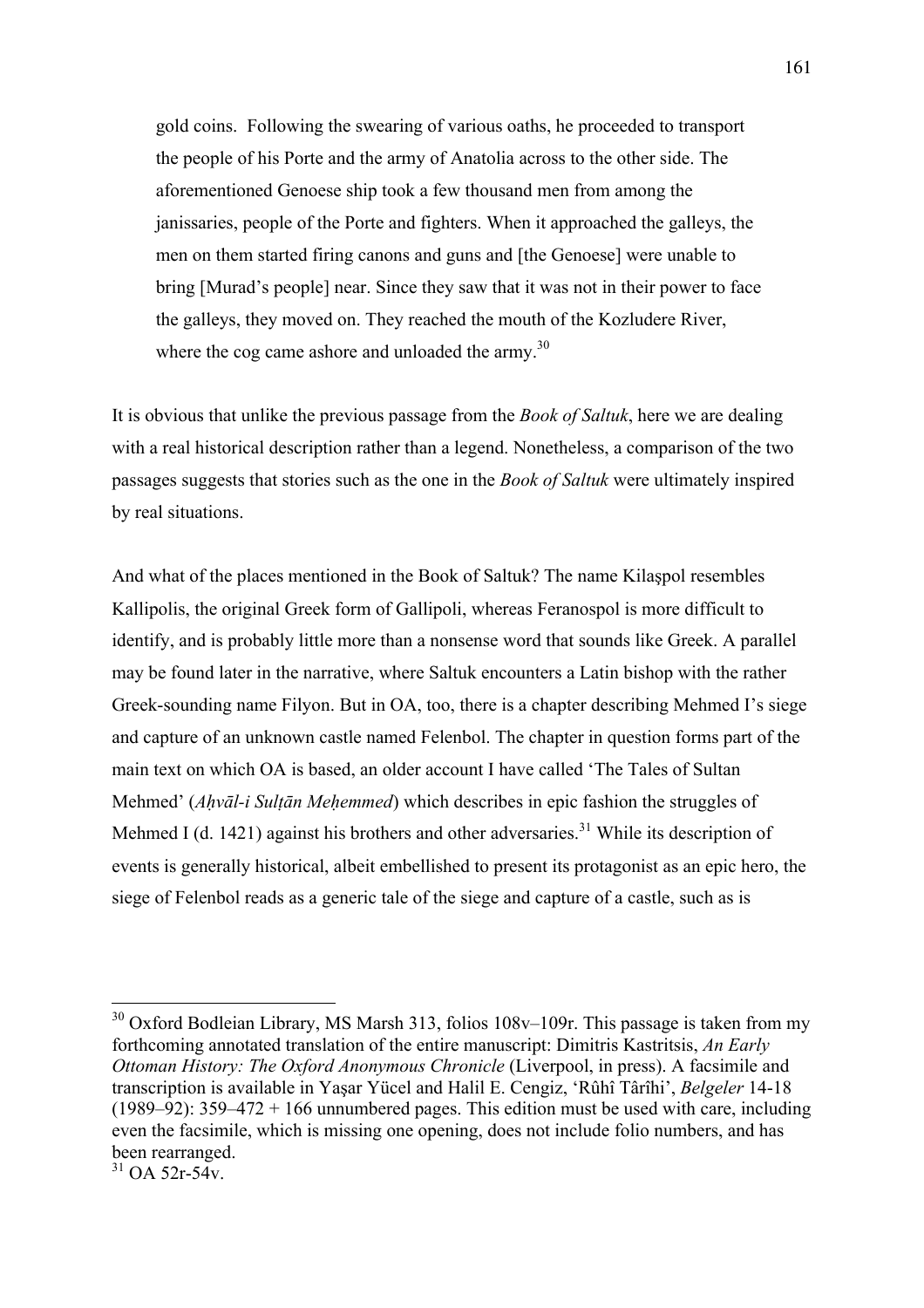common in the early Ottoman chronicle tradition.<sup>32</sup> Even the name of the castle seems to confirm this legendary character, since the generic word for unknown people and things is the Arabic *fulān* (Turkish *filan, falan*), similar to 'so-and-so' or 'such-and-such' in English. When one adds to this the suffix '*bol*' (derived from the Greek *polis*), the result is a name that may be translated as 'Such-and-suchopolis'.33

The important point to retain here is the fluid boundary between fact and legend, categories that are probably more meaningful to us today than they were to many Ottomans in the fifteenth century. I do not mean to suggest that a more positivistic view of history was altogether absent from early Ottoman society. On the contrary, such a view had a long history in the Islamic civilisation to which the Ottomans were heir.<sup>34</sup> But alongside such 'scientific' ideas of history, and probably preceding them in time, early Ottoman historical literature seems to have fulfilled a need to explain and express lived historical experience through narrative, a need that must have been as much social as psychological.<sup>35</sup> If we continue to read the story of Saltuk's crossing to Rumelia, we will find many other recurring elements that crop up time and again in the history and historiography of the establishment of the

<sup>33</sup> The same phenomenon may be at work with 'Fumeranos', a name appearing in an Ottoman caption on a Byzantine image which in fact depicts an Emperor of Trebizond. The image in question is one of approximately 250 in the Venice Byzantine Alexander Romance (*Venice Hellenic Institute Codex Gr. 5*) all of which received Ottoman captions based loosely on an oral reading of the pre-existing Greek ones. For further information and translations of some of the captions, see Dimitris Kastritsis, 'The Trebizond Alexander Romance (Venice Hellenic Institute Codex Gr. 5): The Ottoman Fate of a Fourteenth-century Illustrated Byzantine Manuscript', *Journal of Turkish Studies* 36 (2011): 103–131; Giampiero Bellingeri, 'Il "Romanzo d'Alessandro" dell'Istituto Ellenico di Venezia: glosse turche "gregarie"', in Antonio Pioletti and Francesca Rizzo Nervo, eds., *Medioevo romanzo e orientale: Il viaggio dei testi* (Catanzaro: Rubbettino, 1999), 315–40. Judging from the content and preoccupations of these captions, many of which are quite extensive, this process appears to have taken place in the late fifteenth century in response to contemporary geopolitical and apocalyptic concerns. More research is needed to determine the extent to which this is the case. My preliminary work on the subject suggests that the captions should be read alongside the other material discussed here; however this is outside the scope of the present article, and will form the subject of future publications.

<sup>34</sup> For a famous example, see Ibn Khaldun, *The Muqaddimah: An Introduction to History*, tr. Franz Rosenthal (Princeton: Princeton University Press, 1969), 11–24.

<sup>35</sup> For the complex relationship between social memory and historical narrative, see David Lowenthal, *The Past is a Foreign Country* (Cambridge: Cambridge University Press, 1985), 185–238; James Fentress and Chris Wickham, *Social Memory* (Oxford: Blackwell, 1992).

<sup>&</sup>lt;sup>32</sup> For a classic example, see Paul Wittek, 'The Taking of Aydos Castle: A Ghazi Legend and its Transformation', in George Makdisi, ed., *Arabic and Islamic Studies in Honor of Hamilton A. R. Gibb* (Leiden: Brill, 1965), 662–72.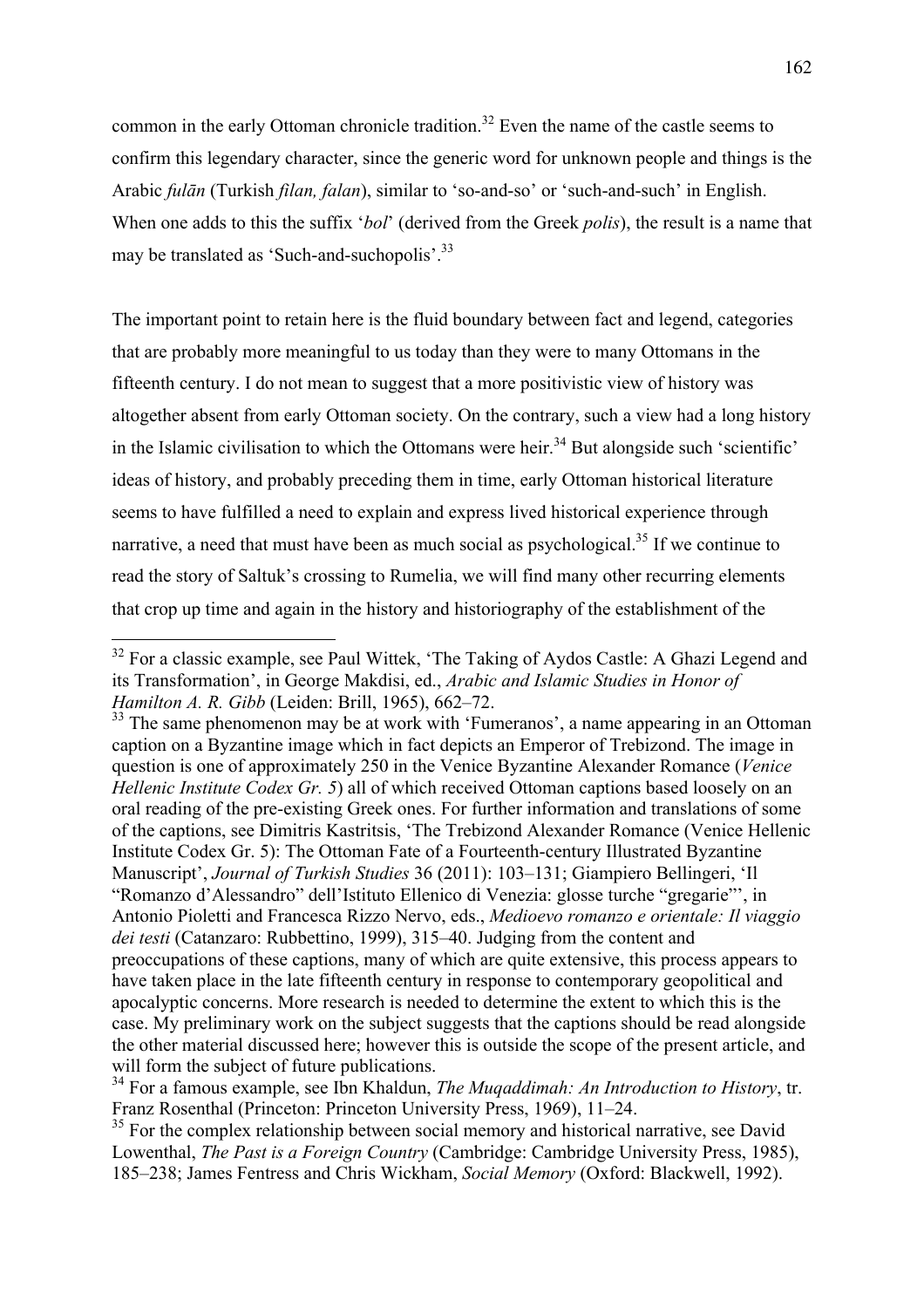Ottoman Empire. These include caricatured representations of Christian beliefs and behaviours (e.g. Saltuk takes refuge in a chapel full of drinking infidels); place names associated with different parts of the Balkans and Central Europe (Bosnia, Morina, Malkara, Edirne, Istanbul); and rumours of the Christian burning of heretics ('they were in the habit of burning those with whom they were incensed'). $36$ 

As already suggested, one of the most noteworthy aspects of the *Book of Saltuk* is its emphasis on its hero's cultural versatility, which allowed him to impersonate not only an ordinary infidel but even a highly erudite member of the Christian clergy. He was able to achieve this thanks to his multiligualism (Saltuk 'read and wrote in twelve languages') and his knowledge of their faith, which made him capable of reciting from the Gospels so well that 'all the infidels [in a church] wept and were beside themselves [with ecstasy]<sup>'.37</sup> Of particular interest are references to theological debates. After being exposed and condemned to death by fire, Saltuk is rescued by the intervention of a jinn and taken to visit the prophets Hızır (Khidr, Khadir) and Ilyas, who inform him that the place where they are standing (near Edirne) '... is Eden on earth. It will become the hearth of the warriors for the faith.' Then Saltuk returns to Edirne, this time disguised as a different priest, and challenges the local clergy to a theological debate. When he emerges as the clear winner, the infidel king (who thinks Saltuk is dead) exclaims: 'That Turk we burnt should have been alive now. He would have answered this [man] if he had debated him'.<sup>38</sup>

Like the other elements already discussed, this reference to theological debates between different groups of Christians as well as between Christians and Muslims had its roots in the lived historical experience of the eastern Roman world in which the Ottoman Empire came into being. Of course, there was nothing new about theological debates, which had been a feature of Christian and Muslim life since late antiquity. As Byzantines, Latins and Muslims were brought into ever closer proximity as a result of the Fourth Crusade and Ottoman expansion into the Balkans, these intensified to the point where even a Byzantine Emperor, the erudite Manuel II Palaiologos, found it fitting to write a long work on the subject. This was based on a real dialogue he had with a Muslim teacher while campaigning in Anatolia as

<sup>36</sup> Karamustafa, 'Sarı Saltık', 137-39, 141.

<sup>37</sup> Karamustafa, 'Sarı Saltık', 140.

<sup>38</sup> Karamustafa, 'Sarı Saltık', 142–43.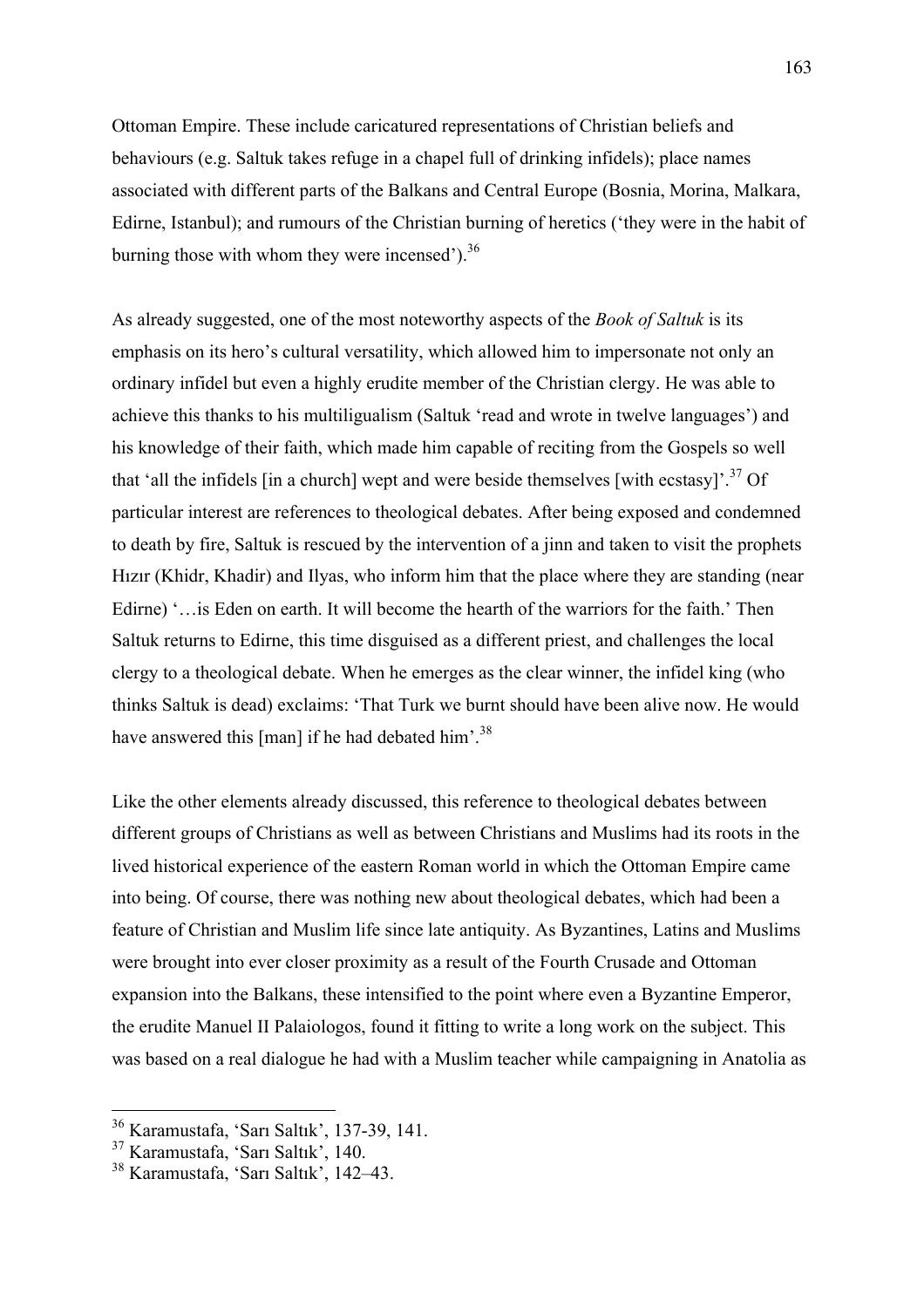an Ottoman vassal.<sup>39</sup> Another example of a historically documented Christian-Muslim theological debate early in the period under examination involved Gregory Palamas, a Byzantine archbishop and major intellectual figure who was captured by the Ottomans in 1354. A brief discussion of his captivity will serve to suggest just what is at stake in the *Book of Saltuk*'s offhand references*.* 

As an Ottoman captive, Palamas had a series of theological discussions with Muslims, which have come down to us thanks to his own writings and those of the Ottoman court physician, a Byzantine man named Taronites. The first of these involved a mysterious group called 'Chionai', whose identity is still much disputed but who were almost certainly Jewish converts to Islam.<sup>40</sup> From Taronites's description of the debate, even taking into account his obvious bias in favour of Palamas and the Christian faith, it would appear that the Chionai lacked the necessary theological skills to confront as sophisticated a theologian as Palamas. In fact, these people seem to have known very little at all about Islam. Nonetheless, the Ottoman ruler Orhan apparently considered them learned enough to maintain in his court, even if theology was not their forte. This is all the more intriguing as there were clearly other people in early Ottoman society with a good knowledge of Islamic theology and law, who were capable of holding their own in such debates—in fact, Palamas encounters one of these later on. However, as the cases of Palamas and Manuel Palaiologos both demostrate, such members of the Muslim learned classes (ʿ*ulemā*) were known in the late fourteenth century

<sup>39</sup> Erich Trapp, *Manuel II. Palaiologos, Dialoge mit einem "Perser"* (Vienna: in Kommission bei G. Böhlaus, 1966); Elizabeth A. Zachariadou, 'Religious Dialogue between Byzantines and Turks during the Ottoman Expansion', in Bernard Lewis and Friedrich Niewöhner, *Religionsgespräche im Mittelalter* (Wiesbaden: Harrassowitz, 1992), 289–304. For a more general perspective on these dialogues, see the rest of the volume in which Zachariadou's article appears, as well as Averil Cameron, *Dialoguing in Late Antiquity* (Washington, D.C.: Harvard CHS, 2014). Cameron is currently involved in a larger project to study such dialogues for the entirety of Byzantine history.

 $40$  The essential work on Palamas's captivity and dialogues, which includes editions of the relevant texts, is Anna Philippidis-Braat, 'La captivité de Palamas chez les Turcs: dossier et commentaire' *Travaux et Mémoires (Centre de Recherche d'Histoire et Civilisation de Byzance)* 7 (1979), 109–222. See also Zachariadou, 'Religious Dialogue'; Michel Balivet, 'Byzantins Judaïsants et Juifs islamisés: des "Kühhân" (Kâhin) aux "Χιόναι" (Χιόνιος)', *Byzantion* 52 (1982): 24–59. Ruth Miller, 'Religious v. Ethnic Identity in Fourteenth-Century Bithynia: Gregory Palamas and the Case of the Chionai', in Baki Tezcan and Karl K. Barbir, *Identity and Identity Formation in the Ottoman World* (Madison: University of Wisconsin Press, 2007), 27–42 argues that the name *Chionai* is a geographical designation, but to me the argument seems stretched, since it is clear from Taronites's report that the people in question were Jewish converts to Islam.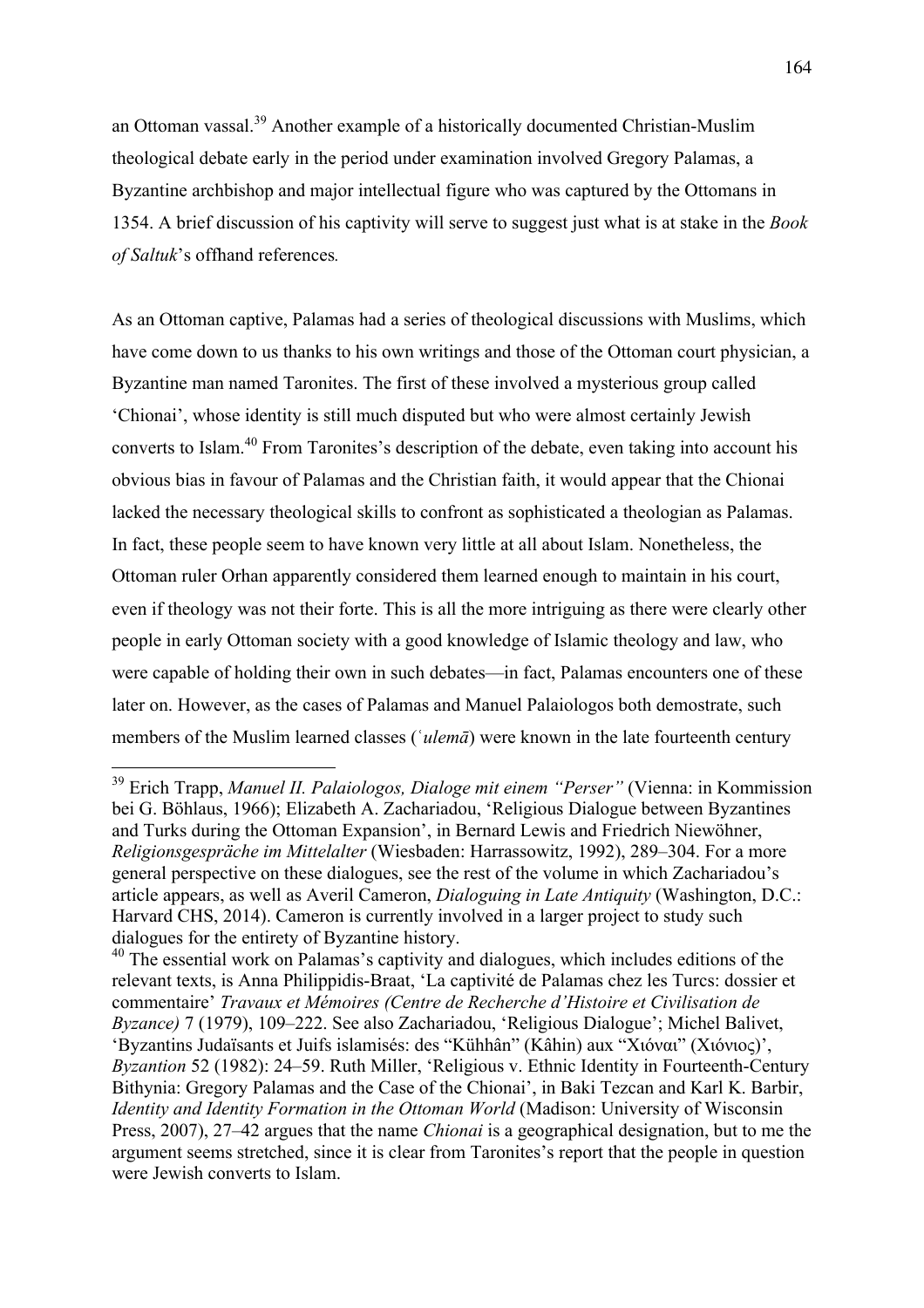by other names.<sup>41</sup> Perhaps, then, the 'Chionai' were experts in the occult sciences of divination, as has been suggested. $42$ 

In any case, people who were truly accomplished in both the 'external' and occult sciences (*ẓāhir - bāṭin*) were relatively rare in the Ottoman territories at this time. An example of such a person may be found in the enigmatic Şeyh Bedreddin, a child of Ottoman Rumelia, who by spending time in Cairo under Mamluk patronage was able to reach the apogee of both. He appears to have had many admirers at both ends of the social spectrum, a fact that is key to understanding his involvement in a revolt in 1416 which led to his execution.<sup>43</sup> While Bedreddin's revolt was of major importance, it is still poorly understood. It seems to have had social, political and religious aspects, not unlike an earlier one around 1240. Both uprisings and their protagonists were later appropriated by the Bektashis, who as we have seen also venerated Sarı Saltuk. In light of all this, it is possible to interpret the passage we have seen as the product of a deeply held desire on the part of the people who brought the Balkans under Ottoman rule for a leader who could create a bridge between Christianity and Islam, mystical knowledge and theological erudition, and the skills of the crafty warrior and those of the madrasa teacher. Such a desire makes sense in the context of a world in which Byzantine clergy, intellectuals and common people were brought face to face with Muslim teachers and dervishes, both in battle and in peaceful conversation.<sup>44</sup>

<sup>41</sup> These included *danışman* (τασιµάνης, from Persian *<sup>d</sup>ānishmand* 'knowledgeable') or *müderris* (µουτερίζης, from Arabic *müderris* 'teacher') which appear in the Byzantine texts. <sup>42</sup> Balivet, 'Byzantins Judaïsants', 36.

<sup>43</sup> For Bedreddin's career and revolt, see Michel Balivet*, Islam mystique et révolution armée dans les Balkans ottomans. Vie du Cheikh Bedreddîn le 'Hallâj des Turcs'* (Istanbul: Isis, 1995); Dimitris Kastritsis, 'The Revolt of Şeyh Bedreddin in the Context of the Ottoman Civil War of 1402–13' in Antonis Anastasopoulos, ed., *Halcyon Days in Crete VII. Political Initiatives "From the Bottom Up" in the Ottoman Empire* (Rethymno: University of Crete Press, 2012), 233–250. Saygın Salgırlı, 'The Rebellion of 1416: Recontextualizing an Ottoman Social Movement', *Journal of the Economic and Social History of the Orient* 55 (2012): 32-73 makes the argument that the rebellion of 1416 was of an entirely social nature, and that the role of Bedreddin has been exaggerated. While the social aspect was undoubtedly important, social conditions and their connection with the revolt are still poorly studied and understood. A purely materialistic, Marxian perspective seems unnecessary and contrary to the evidence, which clearly suggests a religious dimension as well.

<sup>&</sup>lt;sup>44</sup> An instance of the more violent kind of confrontation may be found in Murad II's siege of Constantinople in 1422 as described by the Byzantine eyewitness John Kananos. According to the author, in addition to the hostile armies, the inhabitants of the city were confronted by the Ottoman holy man Emir Seyyid (Emir Sultan, Sayyid Shams al-Din b. Ali al-Husayni al-Bukhari, the patron saint of Bursa) with five hundred dervishes. See John Kananos, *De*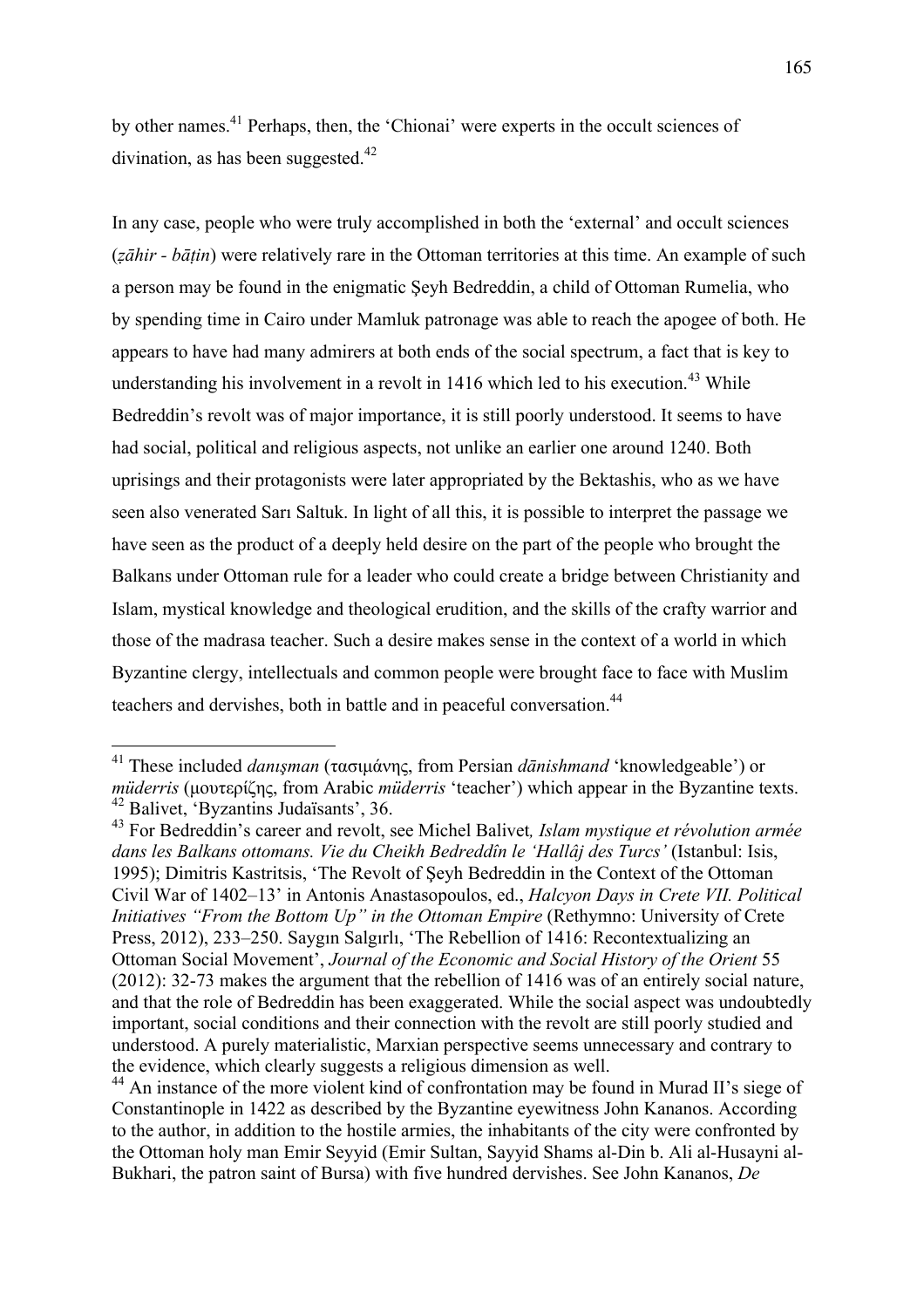When assessing the significance of works like the *Book of Saltuk*, which as we have seen combine legendary accounts of the past with others reflecting contemporary events and experiences, it is tempting to call such works popular in nature in order to distinguish them from more elite works of history. While there is a grain of truth in such an assessment, which is sometimes supported by the views of later Ottoman intellectuals, it is misleading for a number of reasons. First of all, as we have seen, the patron of the *Book of Saltuk* was no less elite a person than the Ottoman prince Jem. There is substantial evidence that such heroic and at times fantastic tales, destined to be frowned upon by some later Ottomans and modern scholars alike, were viewed as nothing less than fundamental by Ottoman princes and sultans, other elite members of society including the powerful marcher lords of the Balkans, as well as many others from various walks of life (raiders, janissaries, tribesmen, etc.).<sup>45</sup> In 1484, after securing his throne by defeating his brother Jem several times in battle and forcing him into captivity, the Ottoman Sultan Bayezid II carried out a campaign against the infidel ruler of Moldavia, seizing from him the important northern Black Sea ports of Kilia and Akkirman. Following this event, he commissioned a chronicle which ends in that year and which contains some of the most important historical material circulating at the time. The work in question is none other than the history we have already referred to as OA. As we have seen, it contains the account of Mehmed I's struggles for the throne after 1402, which largely involved internecine warfare against his own brothers. It is clear that this account was included in the later history in order to strike a chord with the history's patron, Sultan Bayezid II, who was facing a similar situation with Jem as his great-grandfather, Mehmed I, had faced with his own brothers.

The style of this older text, first composed in the early fifteenth century, is that of an epic or hagiography such as the one we have been discussing. Yet with the exception of a few chapters (notably the taking of Felenbol) it is directly connected to recent events. While this historical nature sheds light on struggles that are otherwise unknown, the text also presents a

 $\overline{a}$ 

*Constantinopolis Obsidione* (Naples: Libreria scientifica, 1968), 9–16, 22; Nevra Necipoğlu, *Byzantium Between the Ottomans and the Latins* (Cambridge: Cambridge University Press, 2009), 187–8; J. H. Mordtmann and F. Taeschner, 'Emīr Sulṭān', *Encyclopaedia of Islam (Second Edition).*

<sup>&</sup>lt;sup>45</sup> For the contested connection between the early Ottomans and the spiritual fathers of the Bektaşi movement, which was supported by Balkan marcher lords, see Yürekli, *Architecture and Hagiography*, 65–78.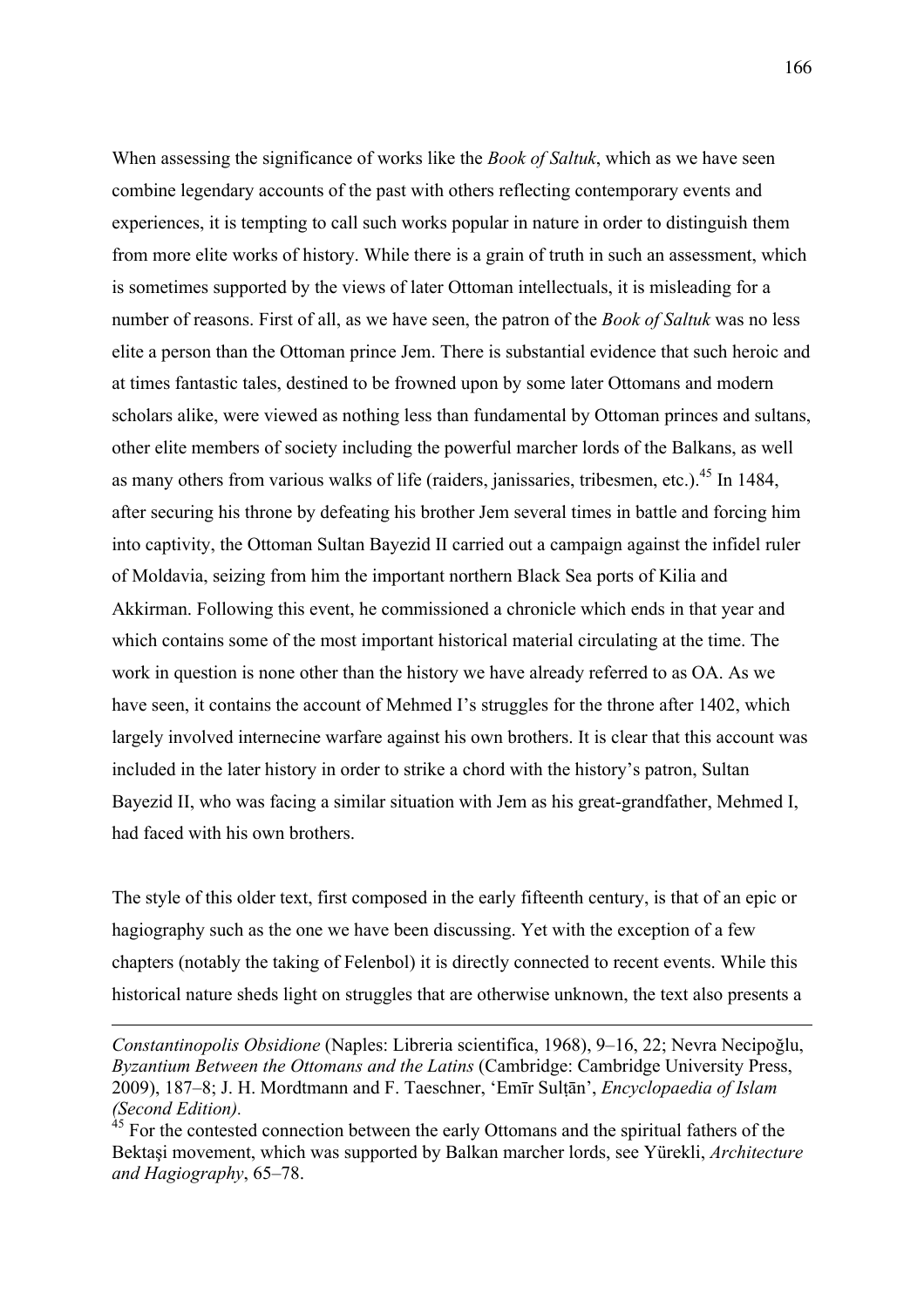more or less subtle political argument about those same struggles, which is largely implicit in the narrative.<sup>46</sup> The epic describing the adventures of Mehmed I makes up no less than a third of OA. However, like other early Ottoman histories, this work also contains a great variety of other material ranging from the largely factual to the completely legendary. Of particular interest is the description of Murad II's struggle for the throne against his brother 'the False' Mustafa, who was almost certainly a genuine Ottoman prince taken prisoner at Ankara. This account, which has already been discussed, contains many lively elements which have the flavour of authenticity, such as the story of his troubled crossing of the straits aboard a Genoese ship. Another example is Mustafa's attempt to gain the loyalty of Ottoman troops by displaying his battle wound from Ankara.

What we are dealing here is probably another text in the genre of a 'Book of Exploits' which presumably originated as the oral account of an eyewitness before being written down. It was probably included for the same reason as the long account of Mehmed I's struggles—because it resonated with Bayezid II's own struggles against his brother Jem. If so, what are we to make of the fact that the last chapter in OA mentions Bayezid's visit to the tomb of Sarı Saltuk following his victory at Kilia and Akkirman? By visiting the shrine of Saltuk, Bayezid was probably trying to one-up his brother Jem, the patron of the Book of Saltuk as it has come down to us today. But this must be placed in the wider context of what Saltuk represented in the late fifteenth century for the frontier warriors of Rumelia and the Dobruja, the area where the tomb was located; by 1484, the Dobruja had a long history as a centre of support but also resistance for the Ottoman imperial enterprise. By visiting the tomb of Saltuk and commissioning a complex to be built there upon his return to Istanbul, Bayezid was probably trying to gain the support of the local population and others who venerated Saltuk, elements in Ottoman society whose favour he had hoped to gain by presenting himself as a conqueror of new territory from the infidel. $47$ 

<sup>46</sup> For the narrative argument of this section of OA, see Kastritsis, *The Sons of Bayezid*, 206– 20; Dimitris Kastritsis, 'The Historical Epic *Aḥvāl-I Sulṭān Meḥemmed* (The Tales of Sultan Mehmed) in the Context of Early Ottoman Historiography', in H. Erdem Çıpa and Emine Fetvacı, eds., *Writing History at the Ottoman Court: Editing the Past, Fashioning the Future*  (Bloomington: University of Indiana Press, 2013), 1–22.

<sup>&</sup>lt;sup>47</sup> For Bayezid's building activity in the Dobruja see Machiel Kiel, 'Ottoman Urban Development and the Cult of a Heterodox Sufi Saint: Sarı Saltuk Dede and Towns of İsakçe and Babadağ in the Northern Dobruja' (sic), in Gilles Veinstein, ed., *Syncretismes et héresies dans l'orient seljoukide et ottoman* (Paris: Peeters, 2005), 283–98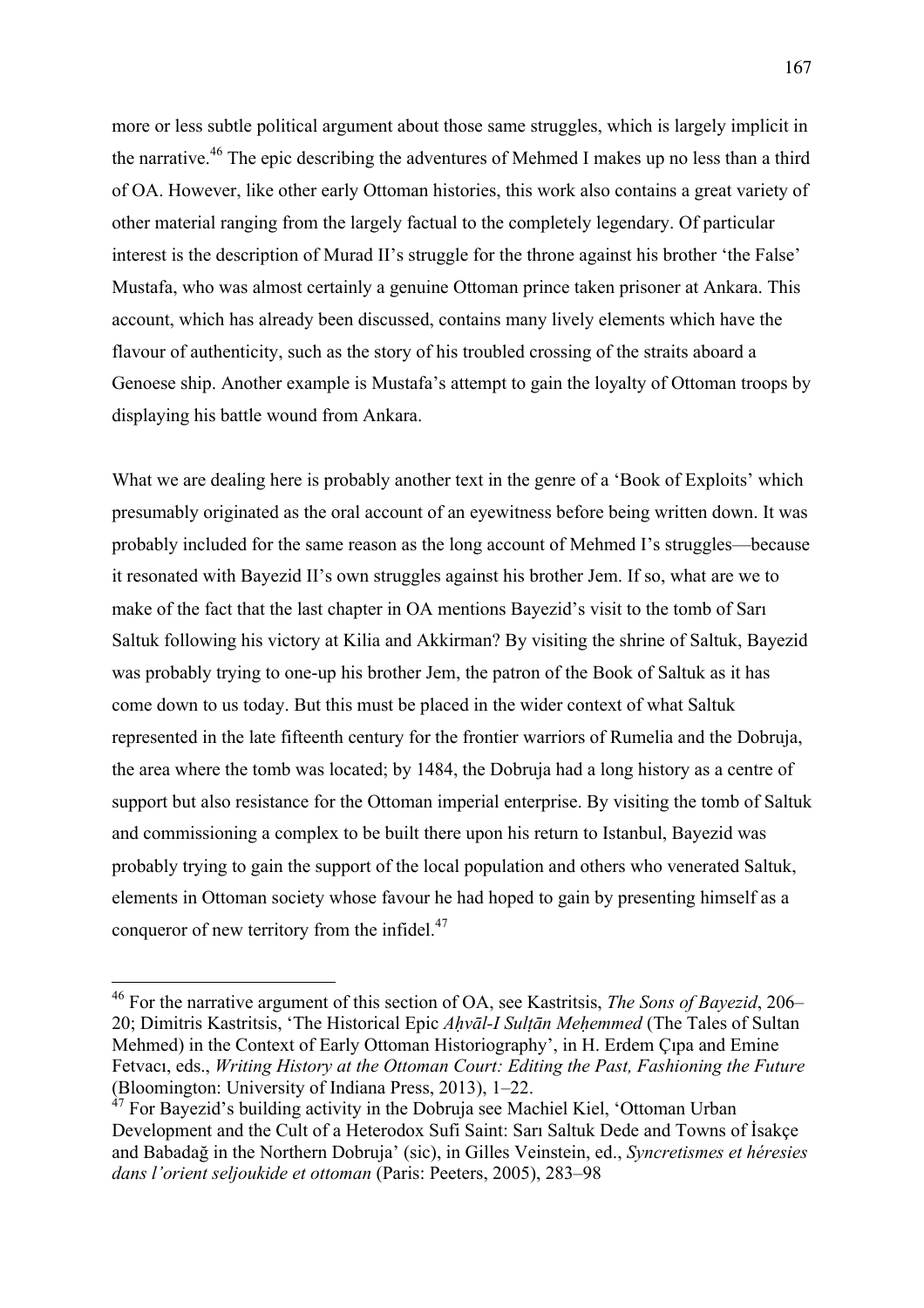As we have just seen, Oxford Anonymous ends in 1484, the date when Bayezid II made the only conquest of new Christian territory during his reign. This conquest was highly significant, for unlike Mehmed II, whose power was unchallenged by pretenders and whose conquest of Constantinople had given him enormous prestige and power to impose his will, Bayezid's position was far less secure. It was limited by two major factors: the need to maintain a balance between the various social groups polarised by his father's policies, and the Latin captivity of his brother Jem.<sup>48</sup> In fact, these factors were connected, for Jem's continued captivity required maintaining peace with Jem's captors in Europe, who might otherwise release him into Ottoman territory to gain the support of disaffected groups. Preventing such a scenario must have seemed at times to Bayezid and his advisors like a nowin situation. For to prevent Jem's return, it was necessary to maintain peaceful relations with Hungary, the key Christian power in the Balkans and main instigator of Crusades against the Ottomans. But such a policy risked alienating important Ottoman military elements, notably Balkan border warriors (*aḳıncı*) — the very sort of people whose legends Jem had admired and asked to be written down.

In the end, there was only one solution to the dilemma. This was to attack Moldavia, a lesser Christian power and sometime Ottoman vassal, while also making a show of visiting and patronising Sarı Saltuk's tomb in Dobruja. The chronicle ends with the following lines:

[Akkirman] is the second conquest of Sultan Bayezid Khan. The aforementioned Sultan immediately appointed a qadi and a castellan, turned its churches into mosques and its bell-towers into minarets, and performed the Friday prayer … From the spoils, he bestowed endless gifts and bounty to his people who were assembled there. On the twenty-second day of the aforementioned Rajab [15 August 1484] which was a Sunday, he departed from Akkirman and passed in front of the castle of Kilia. Then he marched and crossed the river Danube after visiting [the shrine of] Saru Saltuk Baba. Safe and enriched [with spoils], in the last third of Shaban of the aforementioned year [11–21 September 1484], with

<sup>&</sup>lt;sup>48</sup> For the complex political and diplomatic situation during this period, see Halil Inalcık, 'The Ottoman Turks and the Crusades, 1451–1522', in K. M. Setton, *A History of the Crusades*, vol. 6 (Madison: University of Wisconsin Press, 1989), 331–47.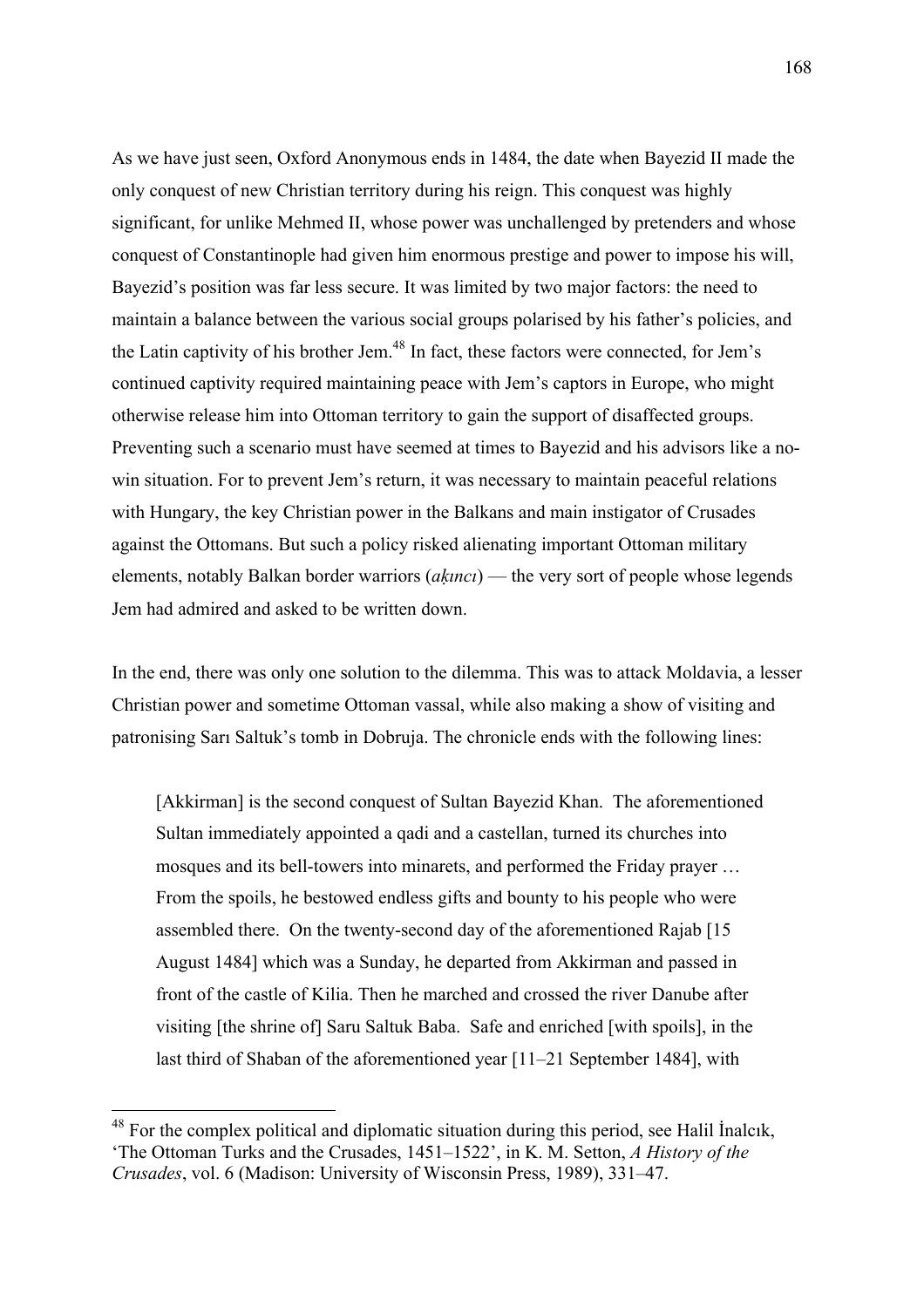auspicious fortune he reached the Abode of Glory Edirne. He entered the palace and occupied himself with the administration of justice.<sup>49</sup>

This comes at the end of a detailed account of the campaign, which presents Bayezid in a manner clearly based on the way his ancestors are depicted in earlier parts of the compilation. The chapter begins by suggesting that the sultan was 'following in the footsteps of his noble forefathers and great ancestors' and 'decided on *ġaza*' (raiding in the name of Islam) because while the lord of Moldavia 'had been rendering tribute, he ceased to do so'.<sup>50</sup> This presentation of events, along with the fact that both Oxford Anonymous and the first draft of Neşri's compilation end with the the campaign of Kilia and Akkirman, have led some to suggest that 1484 was a pivotal year for Ottoman historiography. According to this theory, after returning from his campaign against Kilia and Akkirman, Bayezid called for the compilation of general histories of the Ottoman dynasty, resulting in the works that have come down to us today.51 While this assertion has been questioned recently, and is indeed exaggerated since not all the histories in question end in 1484, there can be little doubt that it is correct for at least one of these, namely  $OA<sup>52</sup>$  Moreover, this was not the only historical text compiled during the reign of Bayezid II that was produced in response to direct patronage by the sultan and his court.

In fact, 1484 was a significant year both because of Bayezid's conquest of Christian territory which had eluded his predecessor Mehmed the Conqueror, as well as because of its proximity to the dates discussed earlier in the article in connection with apocalyptic expectations (1491– 92 and 1493–94). As Yerasimos has shown, it is no coincidence that 1491 was the year that saw the first full recension of the Ottoman Anonymous Chronicles, which contained among other things the tales of the foundation of Constantinople. These include an intriguing story set in the Danube region in 1484 involving Sultan Bayezid II and his alleged plans for future

<sup>49</sup> OA 167r–167v.

 $50$  OA 165r–165v.

<sup>&</sup>lt;sup>51</sup> See especially Halil Inalcik, 'The Rise of Ottoman Historiography', 164.

<sup>&</sup>lt;sup>52</sup> Murat Cem Mengüç, 'Histories of Bayezid I, Historians of Bayezid II: Rethinking late Fifteenth-century Ottoman Historiography', *Bulletin of the School of Oriental and African Studies* 76.3 (2013): 373–89 has questioned the importance of the date, but his argument is not entirely convincing or easy to follow.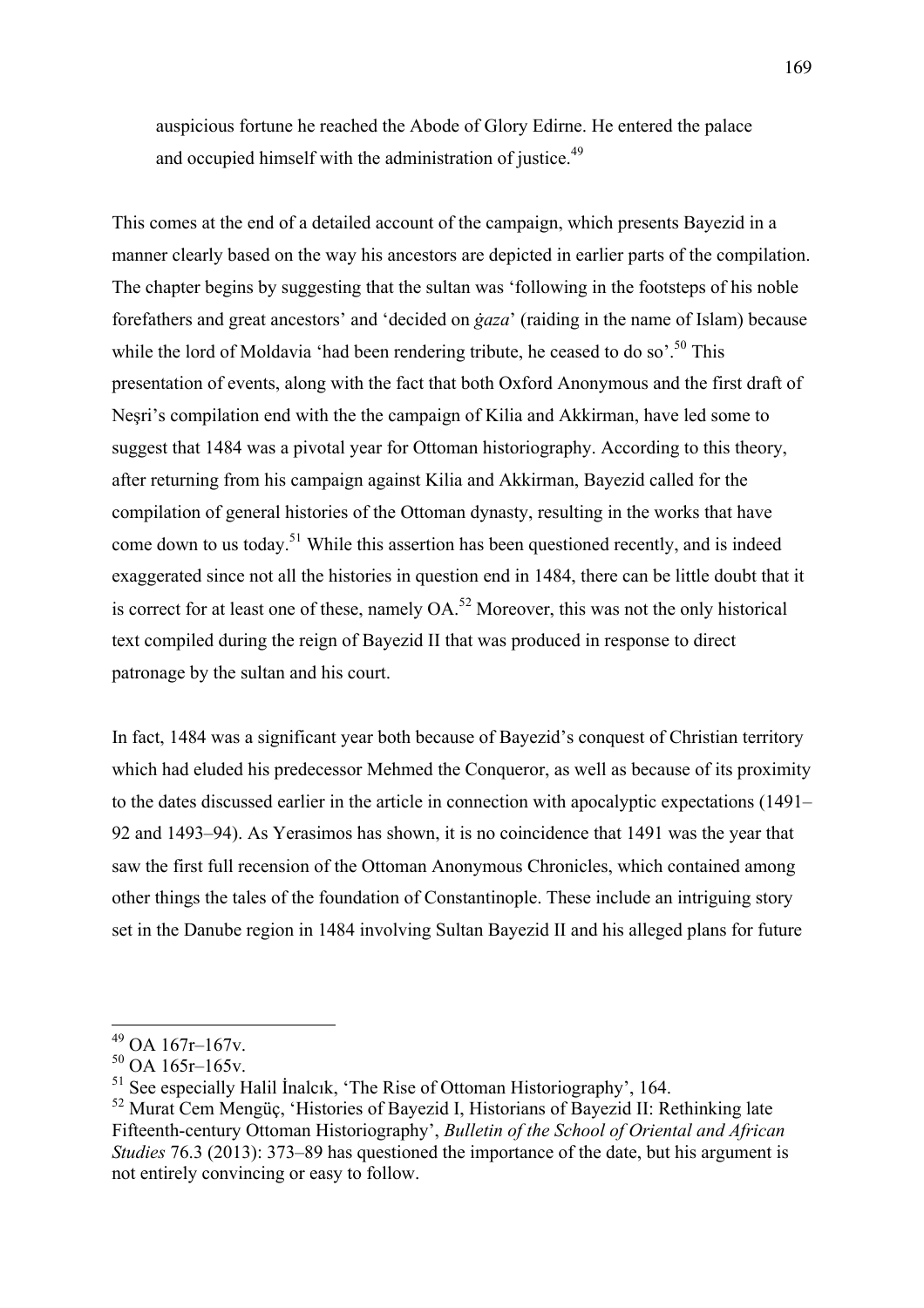conquests in the area.53 We are told that the original founder of Constantinople, the famous Yanko ibn Madyan, a fictitious character discussed earlier whose name was associated among other things with the Hungarian leader Hunyadi Janos, had a son named Buzantin who had moved to Hungary. This man, who was appropriately named since he would eventually return to Constantinople and rebuilt it, had brought with him on his way to Hungary an enormous sword inherited from his father, which had originally belonged to the legendary pre-Islamic Arab ruler Shaddad ibn Ad.<sup>54</sup> While crossing the Danube, he dropped the sword into the river where it stayed until the year 889 A.H. (1484 C.E.) It was rediscovered by fishermen (the modern reader is reminded of Tolkien's magic ring) and sold to a Hungarian merchant, who repaired it by removing a section that had rusted away and fitted it with a new scabbard. Meanwhile, an Ottoman emissary in Hungary found out about the sword and tried to obtain it for Bayezid, but the merchant was afraid of the potential consequences of selling it to the infidel. In the end, the ambassador persuaded the King of Hungary to intervene on his behalf and was able to get hold of the sword. Before handing it over, the King 'brought in various people from among the monks of Hungary, but no one belonging to these various groups was able to read the date on it or to say what language it was in'.<sup>55</sup> The sword was then brought to Bayezid in Istanbul, who also had monks brought in 'from among the Franks, Romans and Greeks who were knowledgeable about history' and no one was able to read it, until a Frankish monk 'who had seen the land of the West' (*Maġrib*) figured out that the mysterious writing was Syriac. Thanks to that man, Bayezid and his court learned that the sword had belonged to Shaddad ibn Ad and was exactly four thousand and ninety-one years old. The sultan's reaction was to praise God and declare that since the sword had come from Hungary, it was a sign that just as his father Mehmed had conquered Constantinople, either he or his sons would be blessed with the conquest of Hungary. The story ends with the following words: 'And now this sword is in the treasury of Sultan Bayezid, in this year 891'  $[1486]^{56}$ 

<sup>53</sup> Yerasimos, *La fondation*, 19–21, 97–98; Giese, *Die altosmanischen anonymen Chroniken*, 86–88.

 $54$  On this ancient king, whose tribal name appears in the Our'an and came to be associated with the legendary many-pillared city of Iram, see F. Buhl, 'ʿĀd', *Encyclopaedia of Islam (Second Edition).* The historicity of Iram was rejected by Ibn Khaldun (*Muqaddimah*, 17–18). <sup>55</sup> Yerasimos, *La fondation*, 20; Giese, *Die altosmanischen anonymen Chroniken*, 87.

<sup>56</sup> Yerasimos, *La fondation*, 20–21; Giese, *Die altosmanischen anonymen Chroniken*, 87.